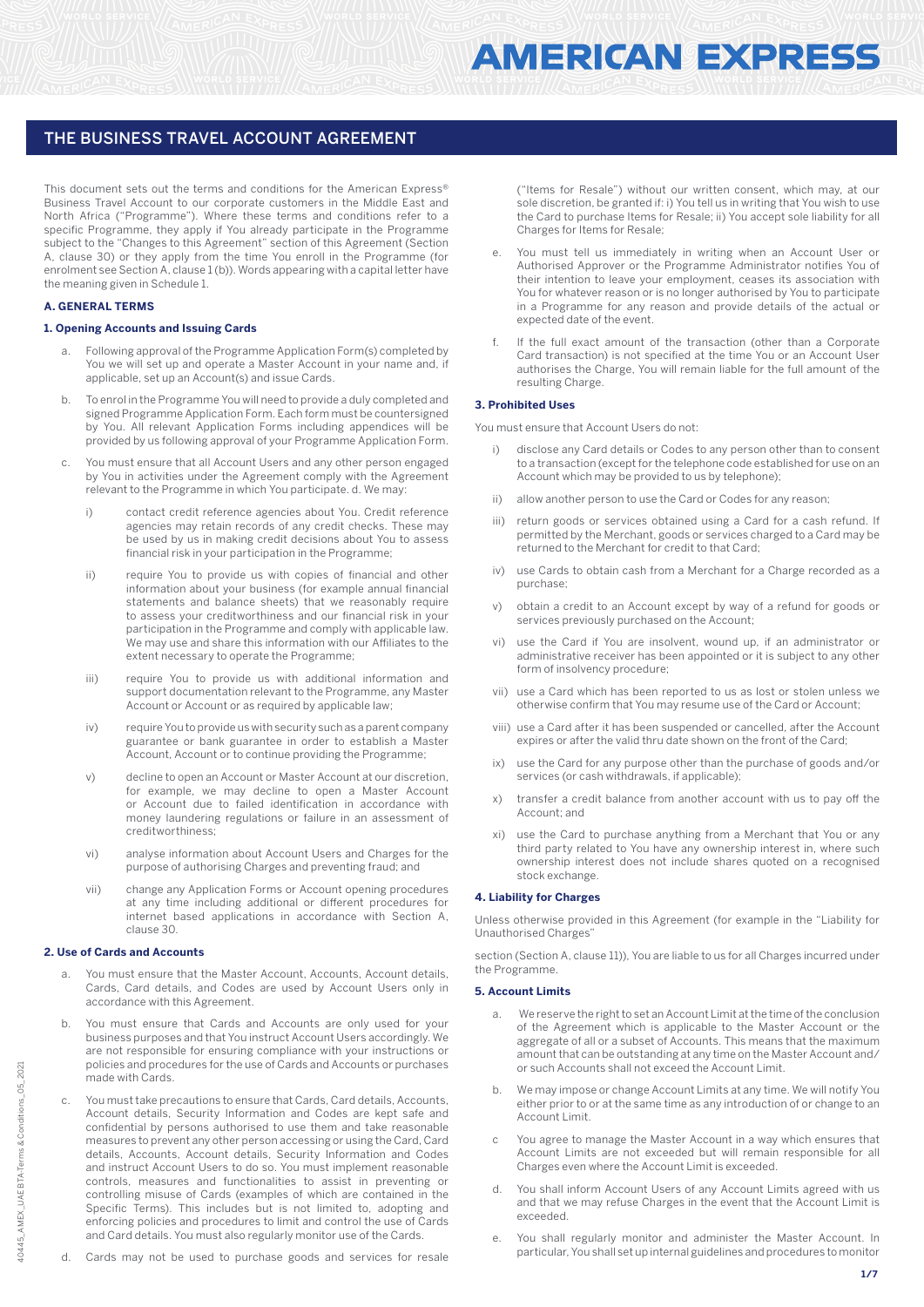the expenditure of Account Users in order to ensure that the Charges established with the Card do not exceed the Account Limit

#### **6. Charge Approval**

We may require transactions on any Account to be approved by us before they are accepted by a Merchant, Travel Booking Provider or Travel Service Provider. We may decline a transaction due to technical difficulties, security concerns, fraud or suspected fraud including unusual spending behaviour, your breach of contract or an increased possibility of nonpayment, even if the Account Limit has not been exceeded. The Account User will be notified of any refusal by the Merchant, through the terminal or website on which the Card is used. Where possible, we will provide or make available to You at your request our reasons for any refusal for approval and let You know if there is anything You can do to rectify any factual errors that led to the refusal. You may contact us on (+971) 4 4492290, or via our website, www.americanexpress.ae.

#### **7. Statements and Queries**

- Statements will normally be provided or made available to You in the manner set out in Section B in respect of each billing period (intervals of approximately one (1) month). Statements will only be provided or made available if there has been activity under the relevant Programme in the respective billing period.
- b. Statements for all Cards will normally be provided or made available to You only.
- c. Unless we agree otherwise, Statements will be made available for Business Travel Account Programme through the Online Service;
- d. You must ensure that Statements are reviewed for accuracy and completeness. You must inform us immediately if You or an Account User has a query about any Charge or other amount appearing in a Statement or any credit missing from the Statement. If we request, You must promptly provide us with written confirmation of a query and any information we may reasonably require that relates to the query.
- e. You must settle each Statement in full in accordance with the payment terms applicable to the Programme(s) in which You participate as set out in this Agreement (Section A, clause 15 and Section B in respect of the relevant Programme(s)).
- f. Claims in respect of unauthorised or incorrectly executed Charges or missing credits in a Statement will be excluded and can no longer be raised by You after a period of one (1) month from the Statement date. This shall not apply if you were prevented from meeting the one month notice period through no fault of your own. For the avoidance of doubt, You must settle any Charges in respect of which You have raised a query. If we determine that your query is valid, we will apply a credit to the relevant Account. Credits will appear on your Statement.
- If You fail to receive or access a Statement for any reason whatsoever, this shall not affect your obligation to make payment in accordance with the terms of this Agreement (Section A, clause 15 and Section B in respect of the relevant Programme(s)). You must contact us to obtain the relevant payment information by alternative means if You are unable to access or have not received a Statement.

#### **8. Disputes with Merchants**

Unless required by applicable law, we are not responsible for goods or services purchased with a Card. You must resolve disputes relating to goods and/or services charged to an Account directly with the Merchant or, in relation to the Business Travel Account, with the Travel Booking Provider or Travel Service Provider. Except as otherwise set out in this Agreement, You must continue to make payments in accordance with this Agreement even if You have a dispute with a Merchant or other provider of goods or services.

#### **9. Management Information Reports**

On request, we may provide additional management information reports relating to Charges. We will notify You of any fees payable for such information when we receive your request.

#### **10. Unauthorized Charges/Lost and Stolen or Otherwise Missing Cards, Misuse of an Account, Queries**

- You must tell us immediately if You believe or suspect that a transaction is unauthorised or has not been processed correctly or if a Card has been misappropriated, lost, stolen, not received, misused, or has been otherwise compromised in any way as follows:
	- Call (+971) 4 4492290 for Business Travel Account; or
- ii) to such other email address or telephone number that we tell You. You shall also instruct the Account Users to promptly do so.
- b. You agree to provide us with all reasonable assistance to control fraudulent and unauthorised use of Cards, including but not limited to providing us with any information, declarations, affidavits, copies of any official police reports and/or other evidence in your possession or control that we may reasonably request. You agree that we may disclose details about your and Account Users activities under the Programme to any relevant governmental authorities.
- If You query a Charge or part thereof, we will place a temporary credit on a Master Account or Account in the amount of the queried Charge or part thereof while we investigate. If we determine that the queried Charge was authorised or that You are otherwise responsible for the queried Charge we will reverse the credit applied to the Account.
- d. If You have any complaints about your Master Account, Account or the service you have received from us, please contact our Customer Relations Department at (+971) 4 4492290.

#### **11. Liability for Unauthorised Charges**

You will not be liable for Charges where (i) they are not authorised by an Account User or by You; (ii) You provide evidence that the Charge was not authorised; and (iii) You have raised a query with us in accordance with the "Statements and Queries" section of this Agreement (Section A, clause 7) unless:

- You did not comply or ensure compliance by Account Users with the terms of the Agreement relevant to the Programme in which You participate, and such non-compliance was intentional, fraudulent, reckless or negligent on your part or such Account User; or
- ii) You or an Account User contributed to, was involved in, or benefited from the loss, theft or misuse of the Card; in which case, You may be liable for the full amount of the unauthorized Charge.

#### **12. Suspension of Cards and Accounts**

- a. We may immediately stop or suspend You or an Account User from using any Card, Master Account or Account, and suspend the services linked to a Card, on reasonable grounds related to: (i) the security of the Card Account; (ii) if we suspect unauthorised and/or fraudulent use based on, for example, a finding of suspicious transactions upon analysis of transaction data and loss events or in the event credit institutions or the police inform us of fraud cases or data breaches at third parties which may have compromised Account data or there is information that data has been tapped; or (iii) a significantly increased risk that You may not be able to pay us any amounts due under this Agreement in full and on time. In these cases we may notify You before we stop or suspend use or immediately afterwards. We will, where possible, tell You the reasons for our decision. Please refer to the "Communications with You and the Programme Administrator" section of this Agreement (Section A, clause 20) for details of how we will tell You.
- b. For the avoidance of doubt, the Agreement will continue in effect notwithstanding the suspension of any Card or Account, and subject to the «Liability for Charges» section of this Agreement (Section A, clause 4) You will be responsible for all Charges as set out in this Agreement and for complying with the terms and conditions of this Agreement.
- c. We will remove the suspension on the Card or Account when the reasons for the suspension have ceased to exist. You may tell us by telephone, using the telephone number listed on our website www. americanexpress.ae, or other contact information set out in the "Unauthorised Charges/Lost and Stolen or Otherwise Missing Cards, Misuse of an Account, Queries" section of this Agreement (Section A, clause 10) when You believe the reasons for the suspension have ceased to exist.

#### **13. Use of Online Services**

- a. You must ensure that access to the Online Services is restricted to the Programme Administrator(s) and any Account Users You reasonably consider require access. You must ensure that these individuals only access the Online Service via our web site, www.americanexpress.ae, using the assigned Security Information.
- b. We may introduce fees and additional terms of use relating to the Online Service or make changes to terms in accordance with Section A, clause 30 of this Agreement.
- You are responsible for obtaining and maintaining your own compatible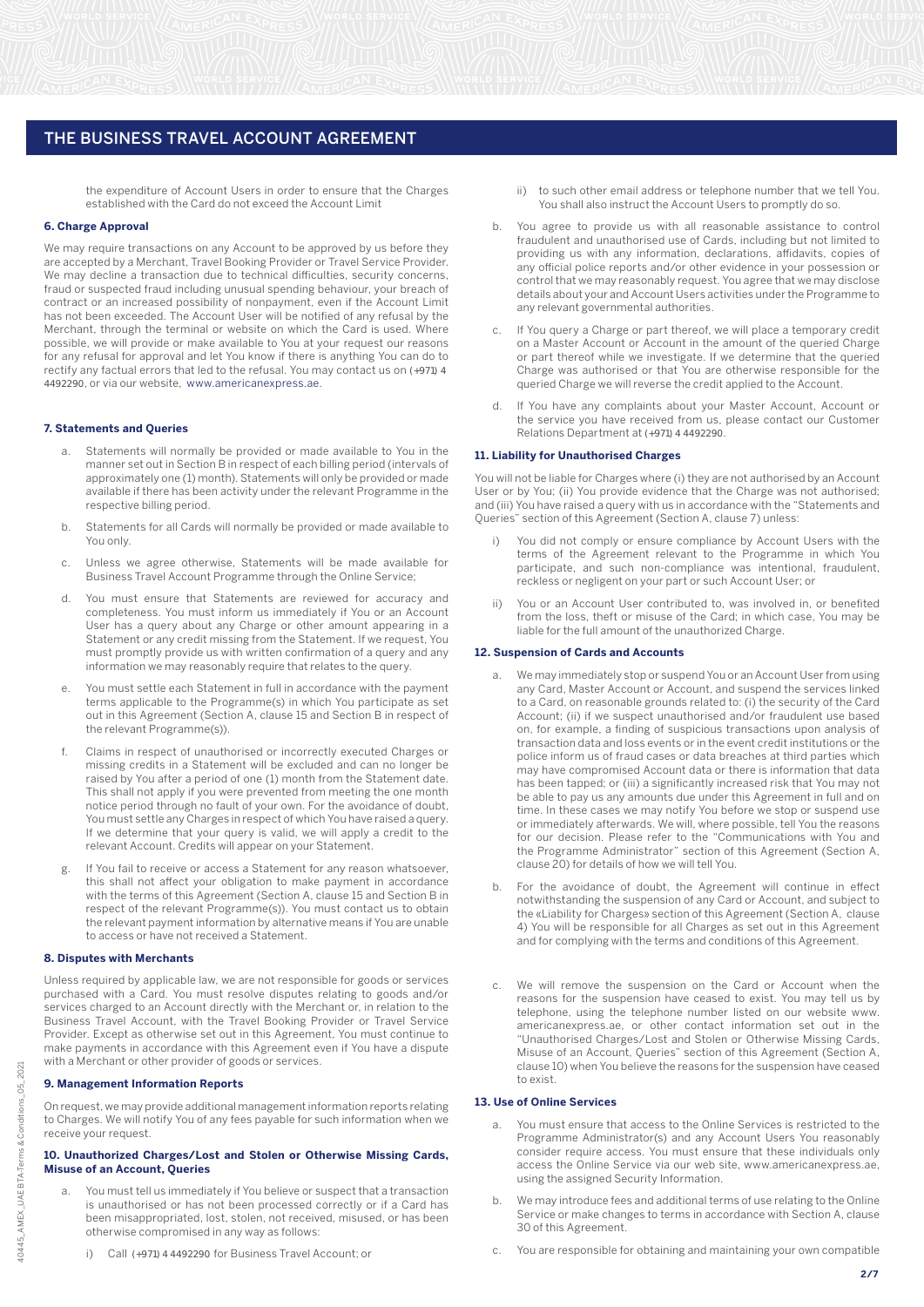computer system, software, and communications lines required to properly access the Online Service. We have no responsibility or liability in respect of your software or equipment.

- d. You are responsible for all telecommunications and similar charges incurred by You in accessing and using the Online Service.
- e. We will not be responsible for any misuse of the Online Service by You, your Programme Administrator(s), Account Users or anyone else, nor for disclosure of confidential information by us through the Online Services where You, the Programme Administrator or any Account User has disclosed the Security Information for any reason.
- f. We may terminate or suspend the use of an Online Service at any time. We will give You prior notice of any withdrawal or suspension of the Online Service in accordance with the "Changes" section of this Agreement (Section A, clause 30) except: (i) in circumstances beyond our control; (ii) in the event of suspicion of unauthorised use or breach of the terms of use for an Online Service; or (iii) for security reasons.
- g. We will not be responsible if any information to be made available via the Online Service is not available or is inaccurately displayed due to systems failure, interruptions in the communications systems or other reasons outside of our control.

#### **14. Charges in a Foreign Currency**

- If an Account User makes a Charge in a currency other than the Billing Currency, that Charge will be converted into the Billing Currency. The conversion will take place on the date the Charge is processed by us, which may not be the same date on which the Charge was made as it depends on when the Charge was submitted to us.
- b. Unless a specific rate is required by applicable law, You understand and agree that the American Express treasury system will use conversion rates based on interbank rates that it selects from customary industry sources on the business day prior to the processing date (the "American Express Exchange Rate").
- If Charges are converted by third parties prior to being submitted to us, any conversions made by those third parties will be at rates set by such third parties and may include a commission selected by them. In such cases, we will consider the transaction as a Billing Currency transaction and accept the conversion performed by the third party without charging a conversion fee. You may however be liable for a conversion fee charged by the third party. Please ask them for details of any fees they apply.
- d. The American Express Exchange Rate is set daily. Any changes in the American Express Exchange Rate will be applied immediately and without notice. The rate charged is not necessarily the rate available on the date of the transaction as the rate applicable is determined by the date on which the Merchant, Travel Booking Provider or ATM operator submits a Charge to us which may not be the date on which the transaction is authorised. Fluctuations can be significant.

#### **15. Payment**

- a. All Charges shown on a Statement are due and payable to us in full in the Billing Currency of the respective Account on the date set out on your monthly Statement. Failure to pay on time and in full is a material breach of this Agreement.
- b. If we accept a payment made in any other currency than the Billing Currency, the currency conversion will delay the credit to the relevant Account and may involve the charging of currency conversion fees in accordance with the "Charges in a Foreign Currency" section of this Agreement (Section A, clause 14).
- c. Charges may be payable for late payments in accordance with the Specific Terms.
- d. Unless otherwise agreed with You, we will collect payment in full of all amounts due to us under this Agreement by way of direct debit from your designated bank account on or after the payment due date. You must execute any documents and take any action required to set up a direct debit mandate. You must ensure that adequate funds are available in the bank or payment account designated in the direct debit mandate to enable payment in full to us of all amounts due to us under this Agreement when they become due and payable. If You wish to terminate a direct debit mandate You must obtain our written consent.
- Payments will be credited to the relevant Account when received.

cleared and processed by us. The time for payments to reach us for clearing and processing depends on the payment method, system and provider used to make payment to us. You must allow sufficient time for us to receive, clear and process payments by the due date.

- f. Acceptance of late payments, partial payments or any payment marked as being payments in full or as being a settlement of a dispute will not affect or vary any of our rights under this Agreement or under applicable law to payment in full.
- g. We do not pay any interest on positive balances on an Account.

#### **16. Recurring Charges**

- a. In order to avoid potential disruption of Recurring Charges and the provision of goods or services by the Travel Booking Provider in the case of a Card being cancelled, You or the Account User may wish to contact the Travel Booking Provider and make alternate payment arrangements.
- b. Recurring Charges may be charged to a Replacement Card without notice to You in which case You are responsible for any such Recurring Charges but please note that we do not provide Replacement Card information (such as Card number and Card expiry date) to all Travel Booking Providers.
- c. To stop Recurring Charges being billed to a Card, You, may wish to advise the Travel Booking Provider in writing or in another way permitted by the Travel Booking Provider.

#### **17. Insurance**

For certain Programmes, You and Cardmembers may benefit from insurance taken out by us with third party insurance providers. The continuing provision, scope and terms of the insurance benefits may be changed or cancelled by us or the third party insurance provider at any time during the term of this Agreement. We will give You at least sixty (60) days advance notice of any detrimental changes to or cancellation of the insurance benefits.

#### **18. Confidentiality**

- a. All business or professional secrets or other information disclosed or supplied by one party to the other party must be kept confidential except as necessary for the proper performance of the respective Programme(s) or as otherwise expressly provided in this Agreement or agreed between us in writing.
- b. Any confidential information may be used by either party for any purpose or disclosed to any person to the extent that it is public knowledge at the time of disclosure through no fault of the receiving party or to the extent that the disclosing party is required to disclose the confidential information pursuant to unambiguous requirements of applicable law or a legally binding order of a court or governmental or other authority or regulatory body.
- Each party shall treat this Agreement as confidential and must not disclose any of its content to any third party without the other party s prior written consent unless required by court order, applicable law, regulation or any relevant regulatory or supervisory authority.
- d. Notwithstanding this clause 19, we shall be entitled to disclose this Agreement to a potential purchaser (for example in the event of an assignment or business transfer pursuant to the "Assignment" section of this Agreement (Section A, clause 28)), subject to us entering into a non-disclosure agreement with such purchaser. We reserve the right to provide our standard terms and conditions to clients or prospective clients including placing those terms and conditions on our website.
- We may transfer any information (including confidential information) we hold about You or regarding any Account to our Affiliates, including our and their processors and suppliers in order to support the operation of the respective Programme(s) worldwide or to a third party pursuant to the "Assignment" section of this Agreement (Section A, clause 28). We shall impose appropriate duties of confidentiality on such companies.
- f. We reserve the right, at our sole discretion, to provide information regarding You, any Account and payment history to credit reference agencies.
- g. The provisions of this clause shall survive for a period of five years from termination of this Agreement.

#### **19. Data Protection**

Notwithstanding the confidentiality provisions in this Agreement, You understand and agree that we will: a.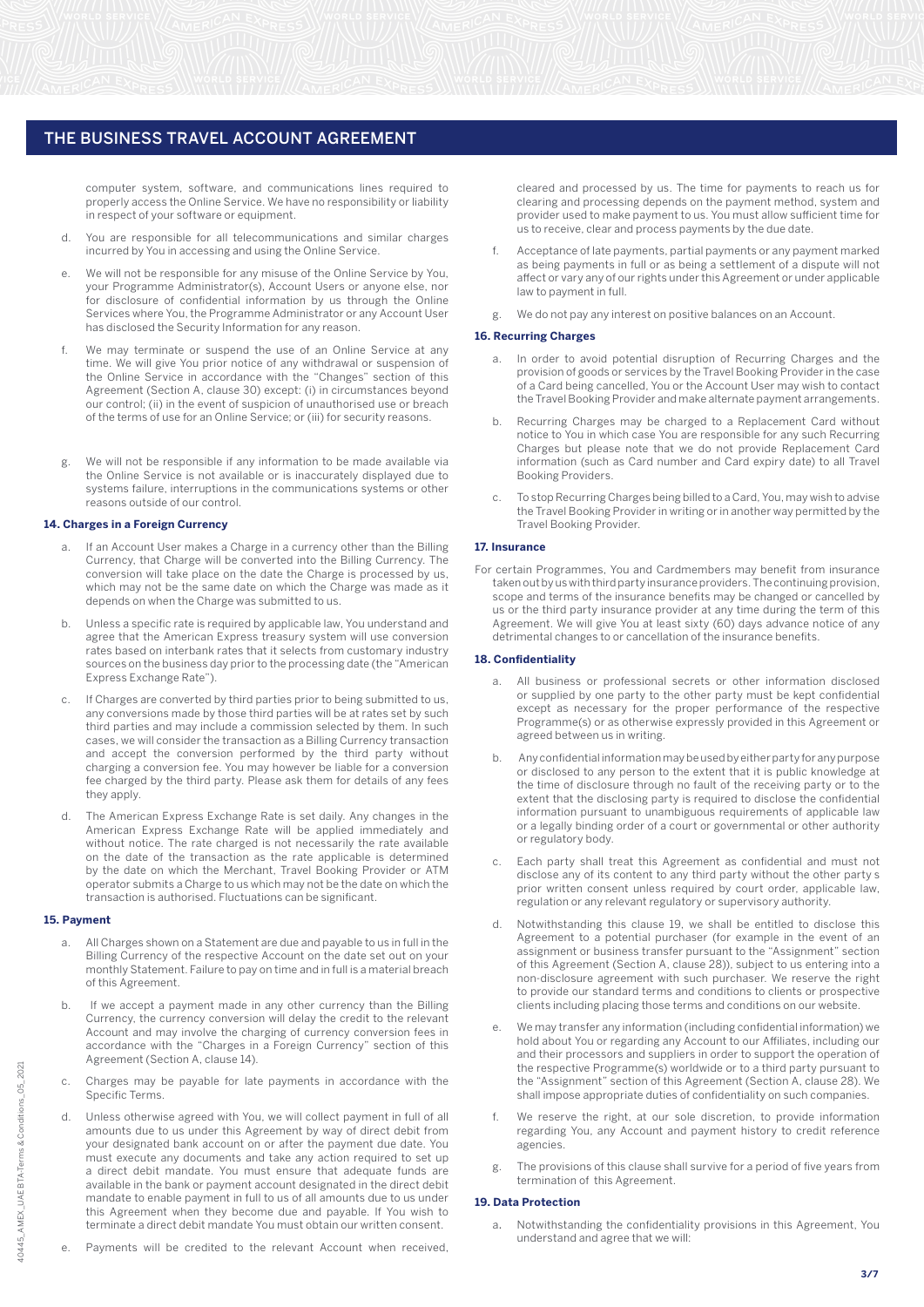- i) disclose information about You, your directors, employees, contractors, Programme Administrators and Travel Users to the extent necessary to operate the respective Programme(s), to computerised reservation systems, to suppliers of goods and/or services, to Travel Booking Providers and Travel Service Providers and to our Affiliates (and their appointed representatives) and receive such information from these parties for the operation by us of the respective Programme(s) and to follow up on the contractual requests by our customers;
- ii) disclose information about your directors, employees, contractors, Programme Administrators, and Travel Users use of the respective Programme(s) to your bank or other payment service providers or payment systems selected by You to the extent necessary to permit the invoicing of and payment for the respective Programme(s);
- iii) use, process, and analyse information about how your directors, employees, contractors, Programme Administrators and Travel Users use the Programme(s) to develop reports that may enable You to maintain effective procurement policies, travel policies and procedures. The information used to develop these reports may be obtained from specified sources such as computerized reservation systems, airlines, and other suppliers of goods and/or services and from our and our Affiliates appointed representatives, licensees, agents and suppliers. We will treat these reports as your confidential information under the "Confidentiality" section of this Agreement (Section A, clause 18), and reserve the right to destroy any copies we may have of these reports at any time;
- iv) xchange such information with regulatory authorities, and report any Charge, event, matter or incidence related to the Account to the regulatory authorities and with our lawyers and professional advisors for any reason including the purpose of collecting debts on the Account;
- v) monitor and or record any telephone calls between us and You, either directly by us or by organizations selected by us, to maintain evidence of the contents of such telephone calls and to ensure consistent servicing levels (including staff training) and Account operation;
- vi) keep information about You and your directors, employees, contractors, Programme Administrators and Travel Users only for so long as is appropriate for the purposes of this Agreement or as required by applicable law;
- vii) Exchange information about You, your directors, employees, contractors, Programme Administrators for fraud prevention purposes. If any of these persons gives us false or inaccurate information and we suspect fraud, this may be recorded. These records may be used by us and other organisations to trace debtors, recover debts, prevent fraud, manage the person´s accounts or insurance policies and to make decisions about offering products such as credit and related services and motor, household, life and other insurance products to such person or any other party with a financial association with the person; and
- vii) Undertake all the above both within and outside of the country where we or You are registered.
- b. You must obtain the unambiguous, specific and informed consent of all Programme Administrators and Travel Users and other directors, employees and contractors to the use of their personal data as set out above except where these persons have already provided their consent directly to us or through consents on forms they may execute and submit to us in connection with the respective Programme(s).
- c. You agree:
	- i) to ensure that the transmission of data to us by You, especially for creation of reports pursuant to this clause complies with all applicable laws, especially data protection laws, and that You are entitled to such transmission.
	- ii) to use the reports You receive from us in accordance with this clause exclusively in compliance with all applicable laws, especially data protection laws.
	- iii) that any information You provide to us is accurate and complete. If you discover that any information we hold about You, your

directors, employees, contractors, Programme Administrators and Travel Users is incorrect or incomplete, You must contact us without delay.

#### **20. Communications with You and the Programme Administrator**

- Communications will be provided or made available by post, electronically, e-mail, SMS, insertion of the relevant note in the Statement (or Statement insert) or via the Online Service (or through links on webpages accessible via the Online Service).
- b. We may communicate with You through a Programme Administrator by telephone, post, electronically, e-mail, SMS, insertion of the relevant note in the Statement or via the Online Service (or through links on webpages accessible via the service) that we may establish from time to time. A Communication to a Programme Administrator will be deemed to be a Communication from us to You.
- We shall treat any requests, instructions or notices from the Programme Administrator in connection with the Programme, the Accounts, and the Agreement (whether by email, the Online Service, post, fax or otherwise) as a request, instruction or notice from You. You agree to be bound by any such requests, instructions or notices made to us by a Programme Administrator. You shall ensure that all Programme Administrators comply with their obligations hereunder.
- You must keep us up to date with your and any Programme Administrator's names, email addresses, postal mailing addresses and phone numbers and other contact details for delivering Communications under this Agreement. Where there is a new Programme Administrator You shall certify the designation of such Programme Administrator in writing. We shall not be responsible for any fees or charges or any other damage suffered by You, if You fail to inform us about any changes to such contact details.
- e. If we have been unable to deliver any Communication for reasons that are attributable to You or a Communication has been returned after attempting to deliver it via an address or telephone number previously advised to us, we will consider You to be in material breach of this Agreement and may stop attempting to send Communications to You until we receive accurate contact information. Our action or inaction does not limit your obligations under this Agreement. All deliveries to the address most recently stated to us are considered to have been delivered to You.
- f. All electronic Communications that we make available including Statements will be deemed to be received on the day that we send the notification by e-mail or post the Communication online even if You do not access the Communication on that day.
- g. You must inform us of any changes to other information previously provided to us.
- You must inform us of any changes to other information previously provided to us particularly the information on Application Forms.

#### **21. Your Representations, Warranties and Undertakings**

- In relation to all Cards, You represent, warrant and undertake that:
- i) You will use the Accounts only for your business purposes and will instruct Account Users to do so; and
- ii) You are not a microenterprise according to the definition referenced in the PSRs.

#### **22. Limitation of our Liability**

a. Nothing in this Agreement shall limit or exclude any liability of any party: i) for death or personal injury caused by the negligence of a party or its employees, agents or subcontractors; ii) for any fraud or fraudulent misrepresentation; and

- iii) To the extent such limitation or exclusion is not permitted by applicable law
- b. Subject to Section A, clause 22(a), we will not be responsible or liable to You or any third party for any loss or damage arising, whether in contract, tort (including negligence) or otherwise in relation to:
	- i) delay or failure by a Travel Booking Provider or a Travel Service Provider to accept a Card, the imposition by a Travel Booking Provider or a Travel Service Provider of conditions on the use of the Card or the manner of a Travel Booking Provider´s or a Travel Service Provider´s acceptance or non- acceptance of the Card;

**4/7**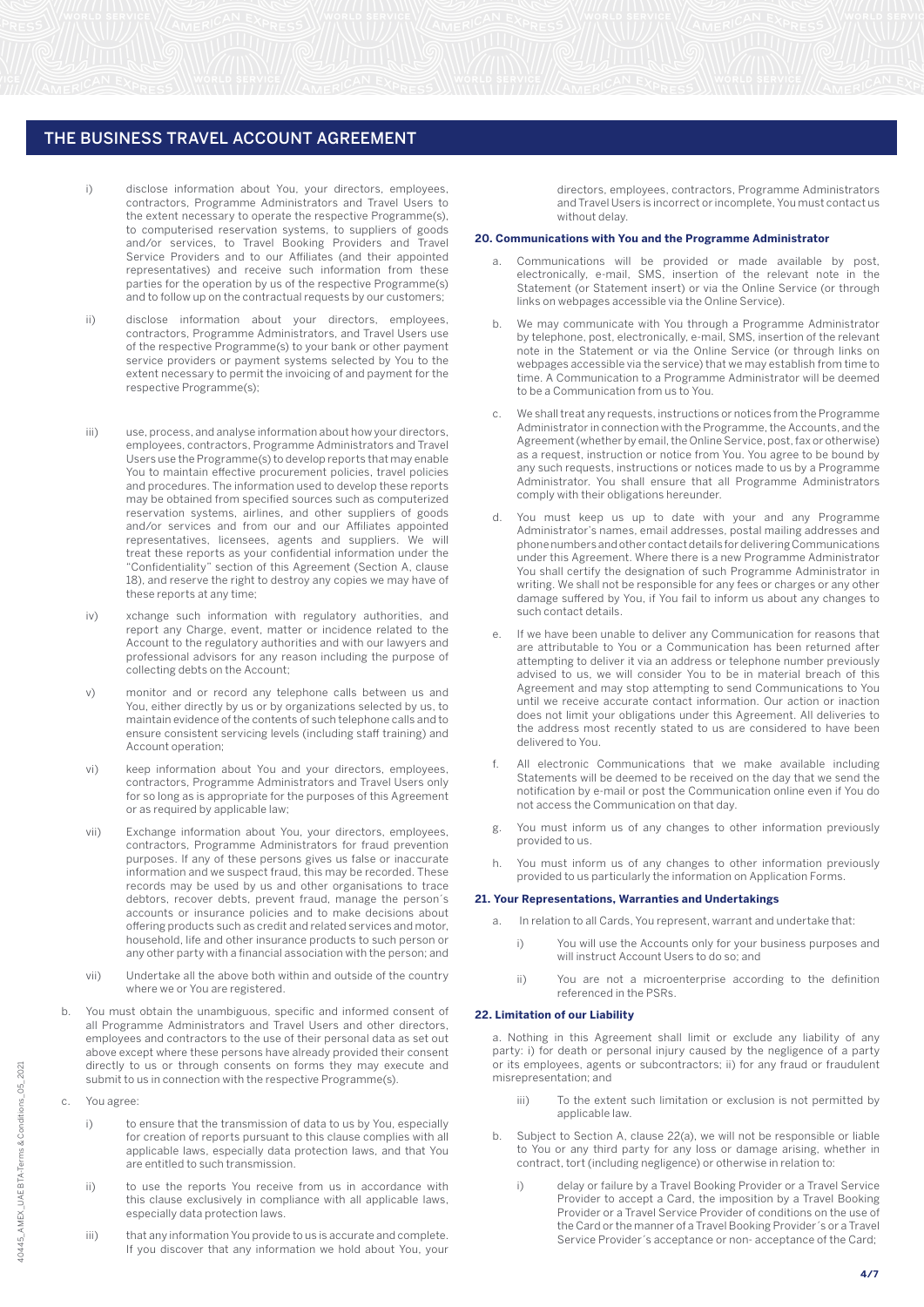- ii) goods and/or services purchased with the Card or their delivery or non-delivery;
- iii) Travel Arrangements charged to a Business Travel Account, including any dispute with the Travel Booking Provider or a Travel Service Provider about Travel Arrangements or any failure to provide them;
- iv) failure to carry out our obligations under this Agreement if that failure is caused by a third party or because of an event outside our reasonable control, including but not limited to, a systems failure, data processing failure, industrial dispute or other action outside our control;
- v) our declining to approve any Business Travel Account transaction for any reason that is set out in the "Charge Approval" section of the Agreement (Section A, clause 6); or
- vi) the accuracy, completeness or sufficiency for tax and legal compliance purposes of VAT related data supplied by Merchants which we may make available to You in relation to Charges. (We do, however, warrant that such VAT related data we make available to You is as supplied by the Merchant to us).
- c. Subject to Section A, clause 22(a), we will not be responsible or liable to You or any third party under any circumstances for any:
	- i) loss of profit, interest, goodwill, business opportunity, business, revenue or anticipated savings;
	- ii) Losses related to damage to the reputation of any member of your Company, howsoever caused; or
- iii) Any indirect, special, punitive or consequential losses or damages, even if such losses were foreseeable and notwithstanding that a party had been advised of the possibility that such losses were in the contemplation of the other party or any third party.

#### **23. Cancellation and Termination**

- You may terminate this Agreement or cancel any Card, the Master Account or any Account at any time on thirty (30) days written notice to us. If You do so, You shall pay all amounts owing on the Master Account or Account and stop all use of the Account and instruct the Account Users to stop the use of the Accounts and to destroy any Cards.
- b. You will indemnify us against all actions, proceedings, claims and demands arising out of or in connection with any claim against us in respect of any cancellation of a Card or Account that You have requested.
- c. We may terminate this Agreement or cancel any Card, the Master Account or any Account on thirty (30) days written notice to You.
- We may terminate this Agreement or cancel any Card, the Master Account or any Account immediately upon notice to You:
	- i) in the event of your failure to comply with any of your obligations under this Agreement, including, but not limited to, failure to ensure payment is made to us when it is due, any form of payment is returned or not honoured in full;
	- i) in the event that we deem levels of fraud or credit risk to be unacceptable to us. If we take such action, You are still required to pay all amounts owing on the Master Account and any Account to us.
- We may consider You to be in material breach of this Agreement if:
	- (i) any statement made by You to us in connection with an Account was false or misleading; (ii) You breach any other agreement You have with us or with any of our Affiliates;
	- (iii) if insolvency or other creditor proceedings are threatened or initiated against You or; (iv) we have any reason to believe that You may not be creditworthy.
- If this Agreement is terminated for any reason, You must pay all outstanding Charges and any other amounts You owe us under this Agreement, including unbilled Charges immediately.
- g. We may inform Merchants where a Card is no longer valid.
- h. Your liability under this clause survives termination of this Agreement.

Where You are under any obligation to us or any of our Affiliates under a separate agreement, we will be entitled to set off an amount equal to the amount of such obligation against amounts owed by us to You under this Agreement irrespective of the currency of the relevant amounts.

#### **25. No Waiver**

If we fail to exercise any of our rights under this Agreement, this will not be a waiver of our rights and will not prevent us from exercising them later.

#### **26. Severability**

If any term or condition of this Agreement conflicts with any applicable law or regulation, that provision will be deemed to be amended or deleted so as to be consistent with applicable law or regulation in a manner closest to the intent of the original provision of this Agreement.

#### **27. Transfer of Claims**

- Although we may have no obligation to do so, if we credit a Master Account or Account in relation to a claim against a third party such as a Merchant, Travel Booking Provider or Travel Service Provider, You shall automatically be deemed to have assigned and transferred to us any related rights and claims (excluding tort claims) that You have, had or may have against any third party for an amount equal to the amount we credited to the Account. You hereby give consent in advance to such assignment, without any further notification being required.
- b. After we credit such Account, You may not pursue any claim against or reimbursement from any third party for the amount that we credited to the Account.
- c. You must provide all reasonable assistance to us if we decide to pursue a third party for the amount credited. This includes, without limitation, signing any documents and providing any information that we may require. Crediting the Master Account or Account on any occasion does not obligate us to do so again.

#### **28. Assignment**

- a. We may assign, transfer, sub-contract or sell our rights, benefits or obligations under this Agreement at any time to any of our Affiliates or to an unaffiliated third party (a "Transfer") and You consent to this without us having to notify You. You shall cooperate in the execution of a Transfer upon written request by us. . Any such assignee of AEME shall be deemed a third-party beneficiary of this Agreement to the same extent as if it were a party hereto, and shall have the right to enforce the provisions of this Agreement. You hereby agree and acknowledge all such acts now and at the time of each
- b. You may not assign, charge or otherwise transfer or purport to assign, charge or otherwise transfer your rights or obligations under this Agreement or any interest in this Agreement, without our prior written consent, and any purported assignment, charge or transfer in violation of this clause shall be void.

#### **29. Rights of Third parties**

This Agreement shall be for the benefit of and binding upon both us and You and our and your respective successors and assigns. A person who is not a party to this Agreement has no right to enforce any provision under it under any theory of law.

#### **30. Changes to this Agreement**

We may change any terms of this Agreement including any fees and charges applicable to any Accounts and introduce new fees and charges from time to time. We will give You at least thirty (30) days´ prior notice of any change. You will be deemed to have accepted any changes notified to You if You or Cardmembers continue to use any Card, the Master Account or Account to which the changes relate.

#### **31. Corporate Use of Account**

You acknowledge and agree that You are not a consumer and that You will use and procure that Account Users only use Cards or Accounts solely for business purposes. You agree that, to the fullest extent permitted by applicable law, any provisions of law that may otherwise be deemed applicable to this Agreement but that may be disapplied or applied differently to non-consumers will be so disapplied or applied differently.

#### **32. Applicable Law and Jurisdiction**

This Agreement is governed by English law and each party irrevocably agrees that, subject as provided below, the courts of the Dubai International Financial Center shall have exclusive jurisdiction over any dispute or claim (including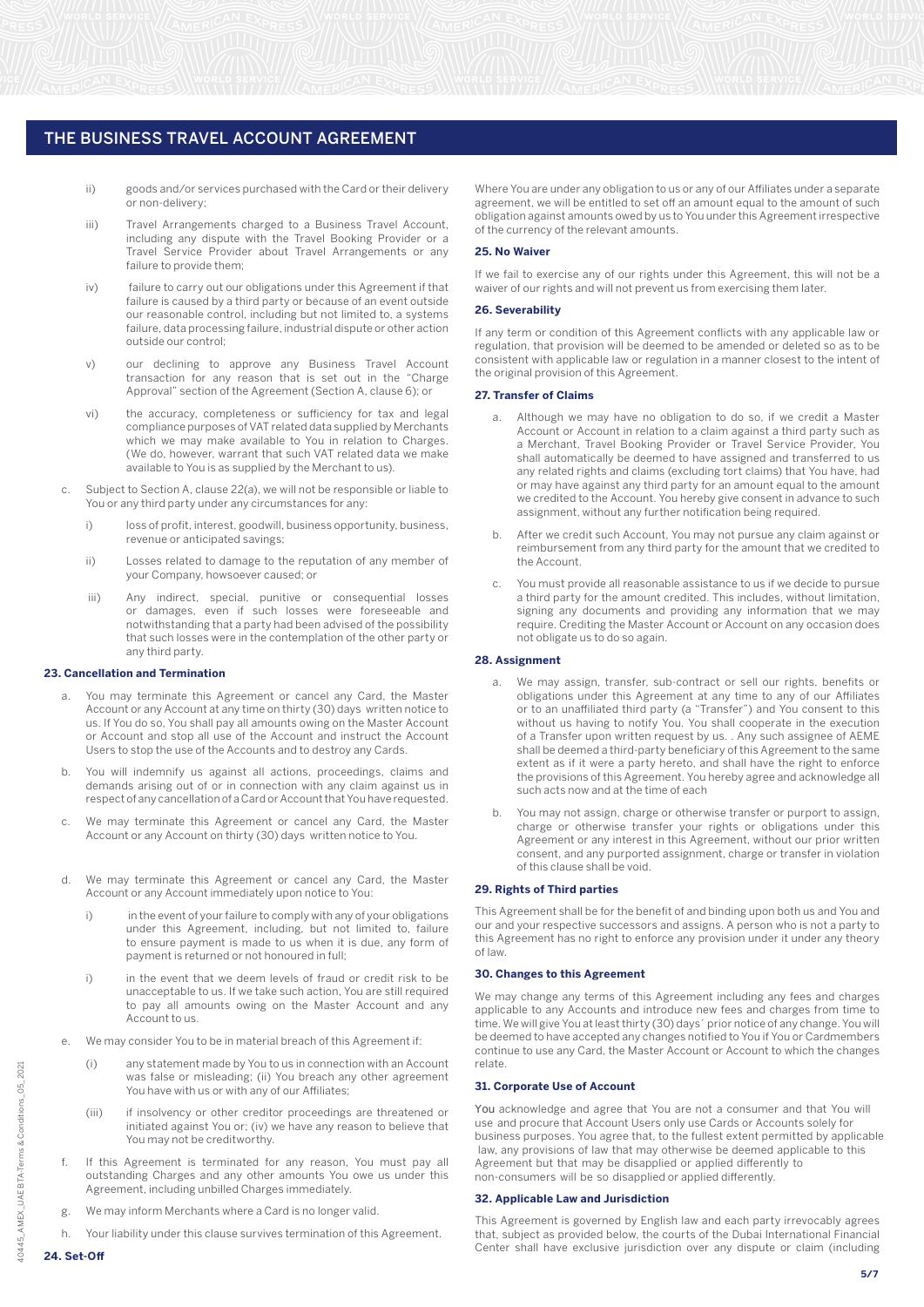non-contractual disputes or claims) arising out of or in connection with this Agreement or its subject matter or formation. Nothing in this clause shall limit the right of the AEME to take proceedings against any Cardmember in any other court of competent jurisdiction, including the courts of Dubai, nor shall the taking of proceedings in any one or more jurisdictions preclude the taking of proceedings in any other jurisdictions, whether concurrently or not, to the extent permitted by the law of such other jurisdiction.

#### **33. Taxes, Duties and Exchange Control**

- a. You are responsible for ensuring compliance with all exchange control regulations and other applicable laws and regulations if they apply to any use of a Card or Account or any transactions between us and You under this Agreement.
- You must pay any government tax, duty or other amount imposed by applicable law in respect of any Charge or use of any Card or Account.

#### **34. Miscellaneous**

- a. his Agreement replaces all prior terms and conditions with regard to the respective Programme subject to the "Changes to this Agreement" section of this Agreement (Section A, clause 30).
- b. If there is an inconsistency between the General Terms and the Specific Terms, then the Specific Terms will apply.
- c. Any provision of this Agreement which is expressly or implicitly intended to survive termination shall do so and continue in full force and effect.
- d. If this Agreement is translated into another language, this English language version shall be the official version, unless specifically prohibited by law, and the interpretation of the provisions of this Agreement in the English language shall govern for all purposes in the event of any inconsistencies arising from translation.

#### **B. SPECIFIC TERMS**

Business Travel Account

#### **1. Establishment of Accounts and Card Issuance**

- You are the user of the Business Travel Account and are liable for all use or misuse of such Business Travel Accounts by Authorised Approvers, Travel Users, Programme Administrators, employees or other persons with actual or ostensible authority to make or initiate a Business Travel Account transaction for purchases on your behalf, including any breach of the terms of the Agreement.
- b. Each Authorised Approver must be authorised by You and be able to carry out all terms of this Agreement applicable to the Business Travel Account and to approve Charges on your behalf. You are responsible for selecting Authorised Approvers and notifying Travel Booking Providers of any changes or updates to Authorised Approver Schedules. We reserve the right at our sole discretion to refuse any request for setup and use of a Business Travel Account by a prospective Authorised Approver and to terminate any Authorised Approver´s authority without notice to You.
- c. You must tell us immediately if You suspect that a Business Travel Account is being used by someone who is not an Authorised Approver or otherwise without your authorisation.
- d. You must immediately inform the Travel Booking Provider of any revocation of authority granted to an Authorised Approver for use of the Business Travel Account, and work together with the Travel Booking Provider to ensure that former Authorised Approvers no longer have the ability to make Charges and that any user accounts set up by the Travel Booking Provider for such persons are deleted.
- We have the right to inform the Travel Booking Provider about the cancellation of the Business Travel Account.

#### **2. Use of Cards and Accounts**

- Business Travel Accounts may only be used by Authorised Approvers to pay for Travel Arrangements made with the Travel Booking Provider for Travel Users. Charges on a Business Travel Account must not be incurred with any other travel agent, travel Management Company or other provider of travel booking services including any reservation site accepting American Express Cards. If such Charges are incurred, you will still be liable for the Charges, subject to the "Liability for Unauthorised Charges" section of this Agreement (Section A, clause 11).
- b. We reserve the right to refuse any application for set-up and use of Business Travel Accounts, and to refuse transactions with a prospective

Travel Booking Provider that is not certified by us to participate in the Business Travel Account Programme. Certification of prospective Travel Booking Providers is at our sole discretion. We will make available a list of Travel Booking Providers to You upon request.

- You must provide the Business Travel Account number to the Travel Booking Provider to pay for Travel Arrangements.
- d. When an Authorised Approver books Travel Arrangements on a Business Travel Account with a Travel Booking Provider, You shall be deemed to agree that the Business Travel Account will be debited for payment and to authorise the Charge.
- e. Examples of reasonable controls, measures and functionalities pursuant to the "Use of Cards and Accounts" section of this Agreement (Section A, clause 2(c)) to prevent and control misuse of Business Travel Accounts include but are not limited to:
	- i) providing to a Travel Booking Provider in writing from an Authorised Approver an updated list of Travel Users whose Travel Arrangements are approved for booking on an Account within clearly defined parameters, which list may be amended immediately upon notice to the Travel Booking Provider;
	- ii) Providing to a Travel Booking Provider clearly defined preapproval of a booking on Business Travel Account in writing from an Authorised Approver;
	- iii) ensuring that user ids and passwords for online tools for booking Travel Arrangements are provided by an Authorised Approver only to Travel Users whose Travel Arrangements are approved or pre- approved by an Authorised Approver for booking on the Business Travel Account which is accessed by such user id and password and that technical parameters for the use of such user ids and passwords are set in a manner that ensure that only Travel Arrangements which are approved or preapproved by an Authorised Approver may be booked on such Business Travel Account;
	- iv) Providing updated Authorised Approver Schedules to Travel Booking Providers which may be amended immediately upon notice to the Travel Booking Provider;
	- v) Establishing limits on maximum transaction amounts;
	- vi) Utilising any Online Service we make available to monitor Account usage and manage the Programme; and
	- vii) Making arrangements for immediate deletion of any user accounts of former Authorised Approvers established by the Travel Booking Provider or You for the purpose of using the Business Travel Account to make reservations, as soon as the right to charge the Business Travel Account has been revoked.
- You must not use a Business Travel Account to obtain cash.

# **3. Fees and Other Charges**

- a. We may charge You Charges on Overdue Balance on a monthly basis in accordance with the Schedule of Fees and Charges for so long as Card balance(s) remain outstanding without any further prior notice of default being required.
- We may charge You our full costs incurred in respect of any cheque sent to us by You or your representative that is not honoured for its full amount and in respect of any referral of any amount outstanding on any Business Travel Account to a third party collector (which may be a firm of solicitors).

#### **4. Statements and Queries**

You will automatically be enrolled in the Online Service. The terms of use for the Online Service are set out in Section A, clause 13 of this Agreement.

#### **5. Payment**

Payments are due within twenty eight (28) days after we provide or make available the relevant Statement to You.

# **6. No Liability for Travel Services**

We are neither a broker of travel services nor a tour operator. We are excluded from liability for performance or non-performance of travel services.

# **Schedule 1**

# **Definitions**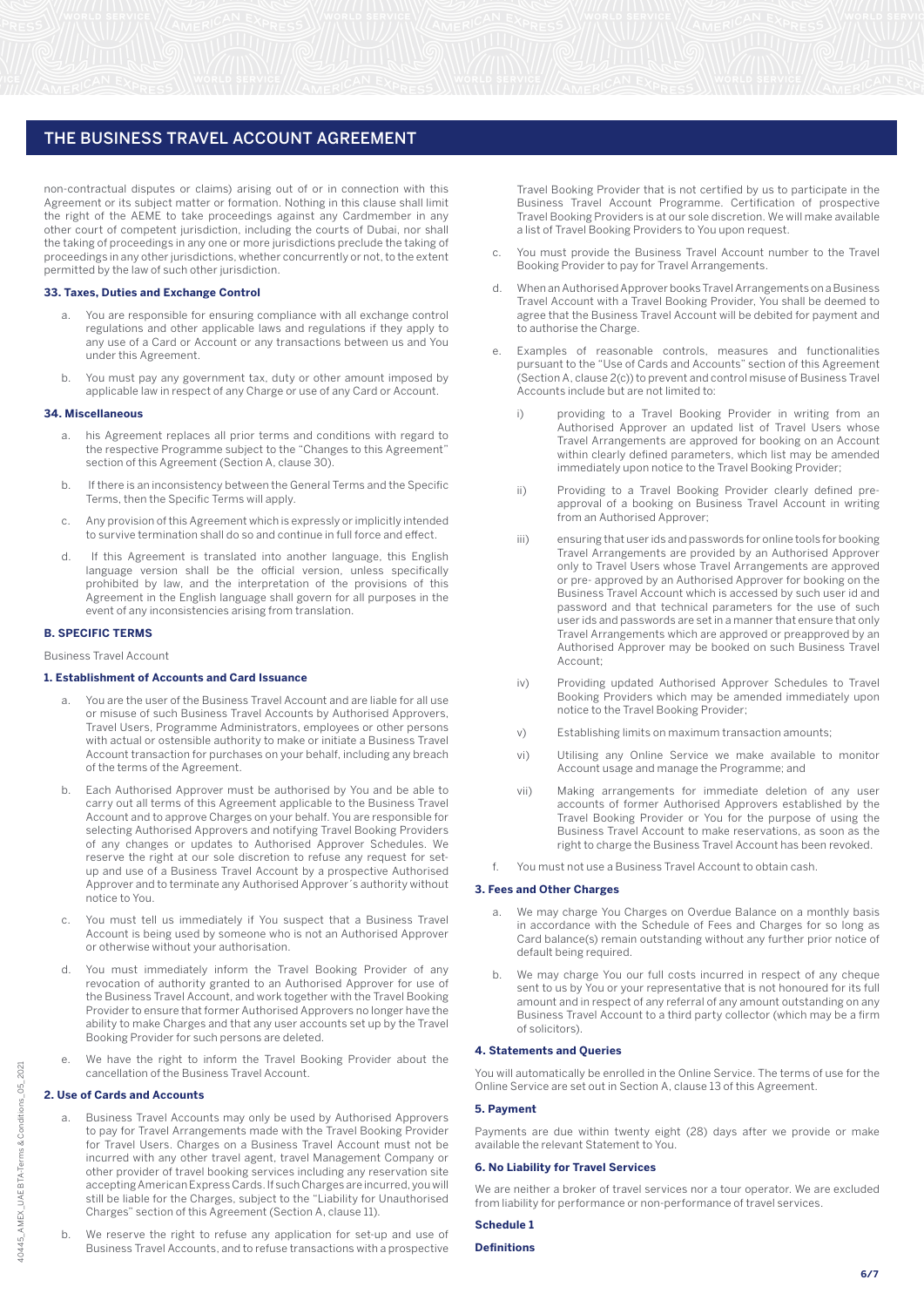**"Account"** means the account issued by us to You or the Account User (as applicable) for the purpose of executing, recording and tracking Charges made using such Card including the American Express® Business Travel Account.

**"Account limit"** means a limit applied to the Master Account or the aggregate of all or a subset of Accounts by us, being the maximum amount that can be outstanding at any time on the Master Account and/or such Accounts.

**"Account user"** means any person authorised by You in accordance with the terms of this Agreement to incur Charges on an Account.

**"Affiliate"** means any entity that controls, is controlled by, or is under common control with the relevant party, including its subsidiaries.

**"Agreement"** means the General Terms set out in Section A which apply to all Programme(s) in which You participate ("General Terms"), Specific Terms set out in Section B which apply to the specific Programme(s) in which You participate ("Specific Terms"), any Application Forms completed by You for any Programme, Card and Corporate Purchasing Account only), Insurance terms and conditions (if applicable) and any other terms we notify You of from time to time.

**"American Express Exchange rate"** is defined in Section A, clause 14.

**"Application Forms"** means the Programme Application Form(s) and any other application forms that we may introduce from time to time.

**"Authorized Approver"** means each person named on the Authorised Approver Schedule as being authorised to approve transactions on the Business Travel Account for You and includes any person otherwise authorised by You to approve transactions on the Business Travel Account.

**"Authorized Approver Schedule"** means a written schedule of Authorised Approvers provided by You to Travel Booking Providers.

**"Billing currency"** means the currency in which the respective Card was issued.

**"Business Travel Account"** means the account(s) established under the Master Account for the purpose of executing and recording Charges for the American Express® Business Travel Account Programme.

**"Card"** means a plastic or virtual card or any other device or procedures for use including virtual cards for the American Express Business Travel Account.

**"Charge(s)"** means all Card transactions and other amounts charged to an Account, via the Card or otherwise including a Cash Advance, all Card fees, Account fees, including renewal fees, Charges on Overdue Balance and associated costs, and all others fees, charges or costs You have agreed to pay us or are liable for under this Agreement or which are due to us under the Cardmember Terms for the Corporate Card Programme.

**"Charges on Overdue Balance"** means the amount set forth in the Schedule of Fees and Charges and payable by You.

**"Code(s)"** means each of a Personal Identification Number (PIN), telephone code(s), on-line password(s) and any other code(s) and also used to gain access to Account information (including the @Work and BTA Connect Account tools).

**"Communications"** means Statements, servicing messages, notices (which include changes to this Agreement), disclosures, Account alerts, important messages, changes to this Agreement and other communications to You or Account Users in connection with any Programme(s) in which You participate.

**"General Terms"** is defined in the definition of "Agreement" in this Schedule.

**"Items for resale"** is defined in Section A, clause 2.

**"Master Account"** means the control account established by us and under which we will issue Cards and Accounts to record your and our payment obligations to each other under this Agreement, including without limitation your obligation to pay Charges. The Master Account is distinct from Accounts and cannot be used to pay for goods and services at a Merchant.

**"Merchant"** means a company, firm or other organisation accepting either all Cards as a means of payment for goods and/or services or at least one type of Card for business to business transactions.

**"Online service"** means any internet-based service which we may make available to You or your representatives to review Charges and receive other data relevant to the Programme(s) in which You participate.

**"Programme"** is defined in the pre-amble of this Agreement.

**"Programme Administrator"** means an administrator for the Programme nominated by You on the Programme Application Form or as notified to us in writing from time to time, who shall have the authority to act on your behalf in administering all aspects of the Programme.

**"programme Application Form"** means the application form(s) for each Programme completed and signed by a person authorised to act for You for the purpose of establishing the Master Account and issuing Cards and Accounts under the Master Account for your/Account User s use in accordance with this Agreement.

**"Recurring charges"** means where You or an Account User allow a Merchant or Travel Booking Provider (in the case of the Business Travel Account Programme) to bill an Account for a specified or unspecified amount, at regular or irregular intervals for goods or services;

**"Replacement card"** means any renewal or replacement of a Card.

"Security information" means the user identification and password assigned to individual Account Users for use of the Online Services.

**"Specific Terms"** is defined in the definition of "Agreement" in this Schedule.

**"Statement"** means a summary of charges on an Account detailing transactions, Account balance and other relevant Account information (total amount payable to us in respect of Charges) during the relevant billing period.

**"Transfer"** is defined in Section A, clause 28.

**"Travel Arrangements"** means tickets for travel and booking services provided to Travel Users by Travel Service Providers and services provided to You or Travel Users directly by the Travel Booking Provider.

**"Travel Booking provider"** means a travel agent, travel management company or other provider of travel booking services or associated online reservation portal which are designated on the Business Travel Account Application Form, and certified and approved by us for participation in the Business Travel Account.

**"Travel service provider"** means a provider of Travel Arrangements purchased through or directly from a Travel Booking Provider.

**"Travel user"** means a director, your employee or contractor, or any other persons, for whom Travel Arrangements are purchased on a Business Travel Account.

**"We", "our" and "us"** means AMEX (Middle East) B.S.C. (c) its successors, assigns, subsidiaries, branches and sister or parent companies and in particular AMEX (Middle East) B.S.C. (c)- Emirates. This Agreement is governed by English law and each party irrevocably agrees that, subject as provided below, the courts of the Dubai International Financial Centre shall have exclusive jurisdiction over any dispute or claim (including non-contractual disputes or claims) arising out of or in connection with this Agreement or its subject matter or formation. Nothing in this clause shall limit the right of AEME to take proceedings against any Cardmember or Account in any other court of competent jurisdiction, including the courts of Dubai, nor shall the taking of proceedings in any one or more jurisdictions preclude the taking of proceedings in any other jurisdictions, whether concurrently or not, to the extent permitted by the law of such other jurisdiction.

10445

**MERICAN EXPRESS** 

The Card is issued by Amex (Middle East) B.S.C. (c) – Emirates, a branch of Amex (Middle East) B.S.C. (c), Bahrain pursuant to a license from American Express. American Express is a registered trademark of American Express.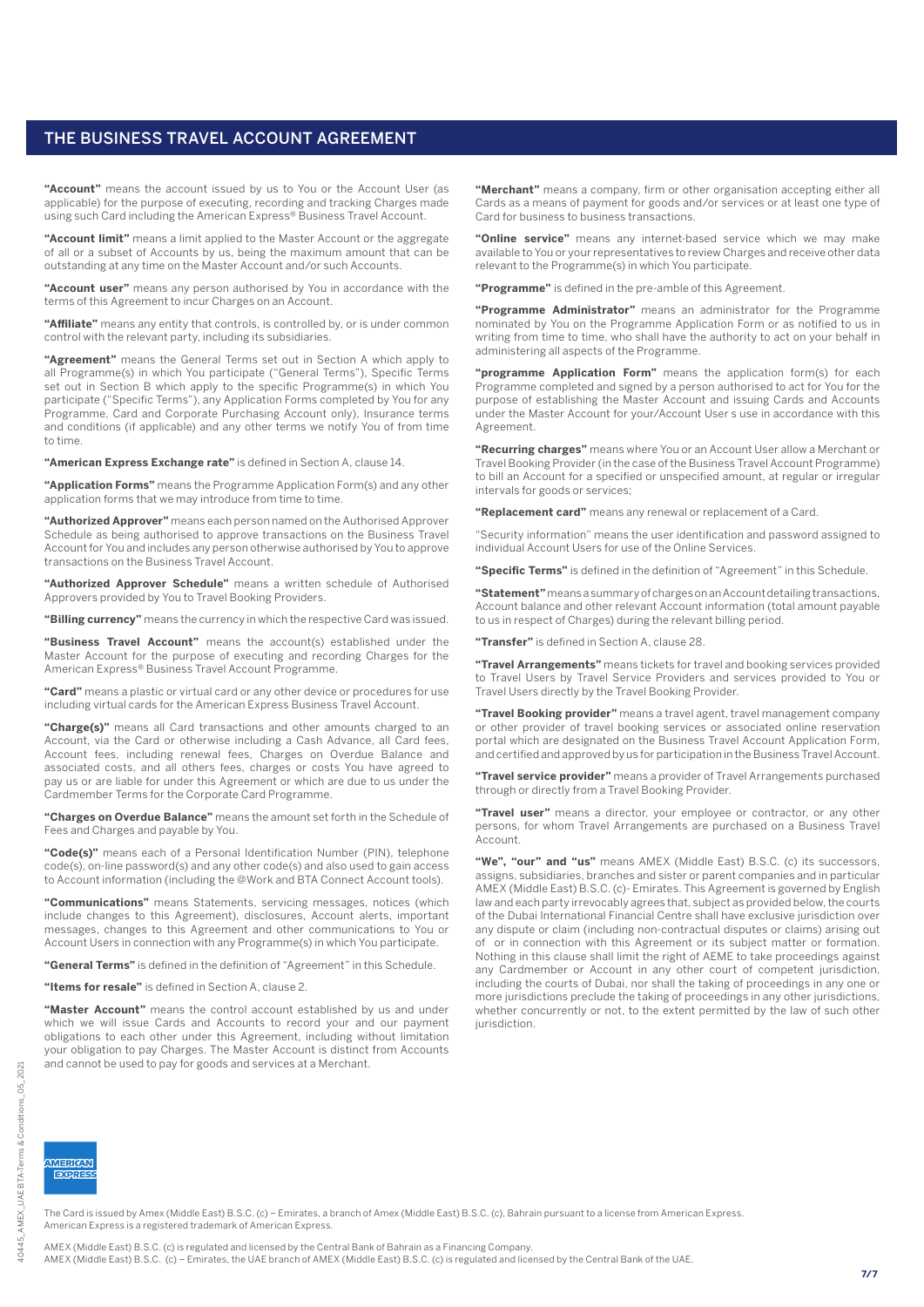# **AMERICAN EXPRESS**

# **اتفاقية حساب السفر لألعمال من أمريكان إكسبريس**

تحدد الوثيقة الماثلة الشروط واألحكام الخاصة بحساب السفر لألعمال من أمريكان إكسبريس والمقدم إلى عملائنا من الشركات في منطقة الشرق الأوسط وشمال إفريقيا ("البرنامج"). عندما تشير الشروط واألحكام الماثلة إلى برنامج معين، فإنها تنطبق إذا كنت مشتركاً بالفعل في البرنامج وفقاً لقسم "التغييرات على الاتفاقية الماثلة" من الاتفاقية الماثلة (القسم (أ)، البند ٣٠) أو أنها تنطبق من وقت تسجيلك في البرنامج (للتسجيل، انظر القسم (أ)، البند ١ (ب)). ويكون للكلمات الرئيسية المعنى المُحدد لهاً في الجدول ا.

# **أ. الشروط العامة**

# **.1 فتح الحسابات وإصدار البطاقات**

- بعد الموافقة على نموذج (نماذج) طلب الاشتراك في البرنامج الذي تقوم بتعبئته، سنقوم بإنشاء وتفعيل حساب رئيسي باسمك، وعند االقتضاء، سنقوم بإنشاء حساب (حسابات) وإصدار البطاقات.
- ب. للتسجيل في البرنامج، يتعين عليك تقديم نموذج طلب االشتراك في البرنامج مكتمل وموقع حسب األصول، على أن تصادق بالتوقيع على كل نموذج. سوف نقدم جميع نماذج الطلبات ذات الصلة متضمنةً المالحق بعد الموافقة على نموذج طلب االشتراك في البرنامج المقدم منك.
- ج. يتوجب عليك أن تضمن امتثال جميع مستخدمي الحساب وأي شخص آخر تكلفه بأنشطة بموجب االتفاقية لالتفاقية ذات الصلة بالبرنامج الذي تشارك فيه.
	- يجوز لنا:
- 1( االتصال بوكاالت المعلومات االئتمانية لالستفسار عنك. وقد تحتفظ هذه الوكاالت بسجالت عن أي تحريات ائتمانية والتي قد نستخدمها في سبيل اتخاذ قرارات ائتمانية تتعلق بك لتقييم المخاطر المالية المرتبطة بمشاركتك في البرنامج.
- 2( إلزامك بتزويدنا بنسخ من المعلومات المالية والمعلومات األخرى المرتبطة بعملك (مثل البيانات المالية السنوية والميزانية العمومية) التي نطلبها بشكل معقول لتقييم جدارتك االئتمانية والمخاطر المالية المترتبة علينا جراء مشاركتك في البرنامج واالمتثال للقانون النافذ. ويجوز لنا استخدام تلك المعلومات ومشاركتها مع الشركات التابعة لنا بالقدر الالزم لتشغيل البرنامج.
- 3( مطالبتك بتزويدنا بمعلومات إضافية والمستندات المؤيدة ذات الصلة بالبرنامج أو أي حساب رئيسي أو حساب أو حسب مقتضيات القانون النافذ.
- 4( إلزامك بتزويدنا بضمان مثل ضمان الشركة القابضة أو ضمان مصرفي من أجل إنشاء حساب رئيسي أو حساب أو لمواصلة تقديم البرنامج.
- 5( رفض فتح حساب أو حساب رئيسي بمحض اختيارنا، فمثال،ً يجوز لنا أن نرفض فتح حساب رئيسي أو حساب بسبب تعذر التحقق من الهوية وفقاً ألنظمة غسيل األموال أو عدم اجتياز تقييم الجدارة االئتمانية.
- 6( تحليل المعلومات المتعلقة بمستخدمي الحسابات والنفقات بغرض تفويض النفقات ومنع االحتيال.
- تغيير أي نماذج طلب أو إجراءات فتح حساب في أي وقت بما في ذلك أي إجراءات إضافية أو مختلفة بالنسبة للطلبات المقدمة عبر اإلنترنت وفقاً للبند 30 من القسم )أ(.

# **.2 استعمال البطاقات والحسابات**

- أ. يتوجب عليك أن تضمن عدم استعمال مستخدمي الحساب للحساب الرئيسي والحسابات وبيانات الحساب والبطاقات وبيانات البطاقة والرموز إال وفقاً لالتفاقية الماثلة.
- ب. تلتزم بضمان عدم استعمال البطاقات والحسابات إال ألغراض عملك وبتوجيه مستخدمي الحساب تبعاً لذلك. لن نتحمل المسؤولية عن ضمان االمتثال لتعليماتك أو سياسات وإجراءات استعمال البطاقات والحسابات أو المشتريات المنفذة باستخدام البطاقات.
- ج. يتوجب عليك اتخاذ االحتياطات الالزمة لضمان المحافظة على البطاقات وبيانات البطاقة والحسابات وبيانات الحساب ومعلومات األمن والرموز بطريقة سرية وآمنة من قبل األشخاص المفوضين باستعمالها واتخاذ اإلجراءات المعقولة لمنع أي شخص آخر من استعمال أو الوصول إلى البطاقة وبيانات البطاقة والحسابات وبيانات الحساب ومعلومات األمن والرموز وعليك توجيه مستخدمي الحساب للقيام بذلك. تلتزم بتنفيذ ضوابط وتدابير وآليات معقولة للمساعدة في منع أو مراقبة أي سوء استعمال للبطاقات (ترد أمثلة عن ذلك في الشروط الخاصة) والتي تشمل على سبيل المثال لا الحصر، اعتماد وإنفاذ السياسات واإلجراءات لمراقبة والحد من استعمال البطاقات وبيانات البطاقات. كما يتوجب عليك مراقبة استعمال البطاقات بانتظام.
- د. ال يجوز استعمال البطاقات لشراء سلع وخدمات لغرض إعادة بيعها )"السلع المشتراة لغرض إعادة البيع") دون موافقتنا الخطية على ذلك، والتي يجوز أن نمنحها بمحض اختيارنا، في حالة قمت: 1( بإخبارنا خطياً برغبتك في استعمال البطاقة لشراء سلع لغرض إعادة بيعها؛ 2( بقبول المسؤولية التامة عن جميع النفقات الخاصة بالسلع المشتراة لغرض إعادة البيع.
- ه. يتعين عليك أن تخبرنا خطياً فوراً عندما يبلغك مستخدم الحساب أو المعتمد المفوض أو مدير البرنامج بنيتهم في ترك العمل لديك، أو التوقف عن ارتباطهم بك ألي سبب .<br>من الأسباب أو عندما يتوقف تفويضهم بالمشاركة في البرنامج لأي سبب من الأسباب مع بيان التاريخ الفعلي أو المتوقع للحدث.
- إذا لم يكن مبلغ المعاملة معلوم المقدار بالكامل (بخلاف أي معاملة تنفذ ببطاقة الشركات) في الوقت الذي تفوض فيه أنت أو مستخدم الحساب بالنفقات، فسوف تبقى مسؤوالً عن المبلغ الكامل للنفقات المترتبة على ذلك.

# **.3 االستعماالت المحظورة**

تضمن امتناع مستخدمي الحساب عما يلي:

- 1( إفشاء أي معلومات أو رموز ترتبط بالبطاقة إلى أي شخص إال في سبيل الموافقة على معاملة (باستثناء رمز الهاتف الذي يتم إنشاؤه للاستخدام على حساب والذي قد يتم تقديمه إلينا عبر الهاتف)؛
	- تمكين أي شخص آخر من استعمال البطاقة أو الرموز لأي سبب من الأسباب؛
- 3( إعادة السلع أو الخدمات المشتراة باستعمال البطاقة لغرض الحصول على استرداد نقدي. إذا أجاز التاجر ذلك، يجوز إعادة البضائع أو الخدمات المقيد ثمنها على حساب البطاقة إلى التاجر لرد ثمنها على تلك البطاقة؛
- 4( استعمال البطاقات لغرض الحصول على أموال نقدية من تاجر مقابل نفقات مسجلة على أنها عملية شراء؛
- ٥) الحصول على ائتمان على حساب إلا عن طريق استرداد السلع أو الخدمات التي سبق شراؤها على الحساب؛
- 6( استعمال البطاقة في حالة كنت معسرا،ً أو خضعت للتصفية، أو في حال تعيين مدير خارجي أو حارس قضائي إداري أو إذا كنت تخضع ألي شكل آخر من إجراءات اإلعسار؛
- 7( استعمال بطاقة تم إبالغنا بأنها مفقودة أو مسروقة ما لم نؤكد بخالف ذلك أنه يمكنك المواصلة في استعمال البطاقة أو الحساب؛
- 8( استعمال البطاقة بعد تعليقها أو إلغائها، أو بعد انتهاء الحساب أو بعد انتهاء تاريخ الصالحية المدون على مقدمة البطاقة؛
- 9( استعمال البطاقة ألي غرض بخالف شراء السلع و/أو الخدمات )أو السحوبات النقدية، إن وجدت)؛
	- 10( تحويل رصيد دائن من حساب آخر مفتوح لدينا لسداد المستحقات على الحساب؛
- 11( استعمال البطاقة لشراء أي شيء من تاجر تمتلك أنت شخصياً أو أي طرف ثالث مرتبط بك، فيه حصة ملكية، عندما تكون حصة الملكية المذكورة ال تتضمن هذه األسهم المعلن عنها في بورصة أوراق مالية معترف بها.

#### **.4 المسؤولية عن النفقات**

ما لم يرد نص بخلاف ذلك في الاتفاقية الماثلة (على سبيل المثال في قسم "المسؤولية عن الرسوم غير المصرح بها" (القسم (أ)، البند اا))، تتحمل المسؤولية تجاهنا عن جميع النفقات التي يتم تحملها بموجب البرنامج.

## **.5 حدود الحساب**

- نحتفظ بالحق في تعيين حد الحساب في وقت إبرام الاتفاقية والذي ينطبق على الحساب الرئيسي أو إجمالي الحسابات أو أي مجموعة فرعية منها. ويعني ذلك أال يتجاوز أقصى مبلغ قد يصبح مستحقاً في أي وقت على الحساب الرئيسي و/أو هذه الحسابات حد الحساب.
- ب. يجوز لنا تعيين أو تغيير حدود الحساب في أي وقت. وسنعلمك بذلك إما قبل أو في نفس وقت تعيين أو تغيير حد الحساب.
- ج. توافق على إدارة الحساب الرئيسي بطريقة تضمن عدم تجاوز حدود الحساب ولكنك ستبقى مسؤوالً عن جميع النفقات حتى في حالة تجاوز حد الحساب.
- د. يتوجب عليك إبالغ مستخدمي الحساب بأي حدود للحساب متفق عليها معنا وأنه يجوز لنا رفض النفقات في حالة تجاوز حد الحساب.
- ه. تلتزم بمراقبة الحساب الرئيسي وإدارته بانتظام. وعلى وجه الخصوص، يتعين عليك وضع إرشادات وإجراءات داخلية لمراقبة نفقات مستخدمي الحساب من أجل ضمان أال تتجاوز النفقات المقررة للبطاقة حد الحساب.

#### **.6 الموافقة على النفقات**

يجوز لنا أن نشترط أن تحظى المعامالت المنفذة على أي حساب بموافقتنا قبل أن يقبل بها التاجر أو مزود خدمة حجوزات السفر أو مزود خدمات السفر. ولنا أن نرفض أي معاملة بسبب أي صعوبات فنية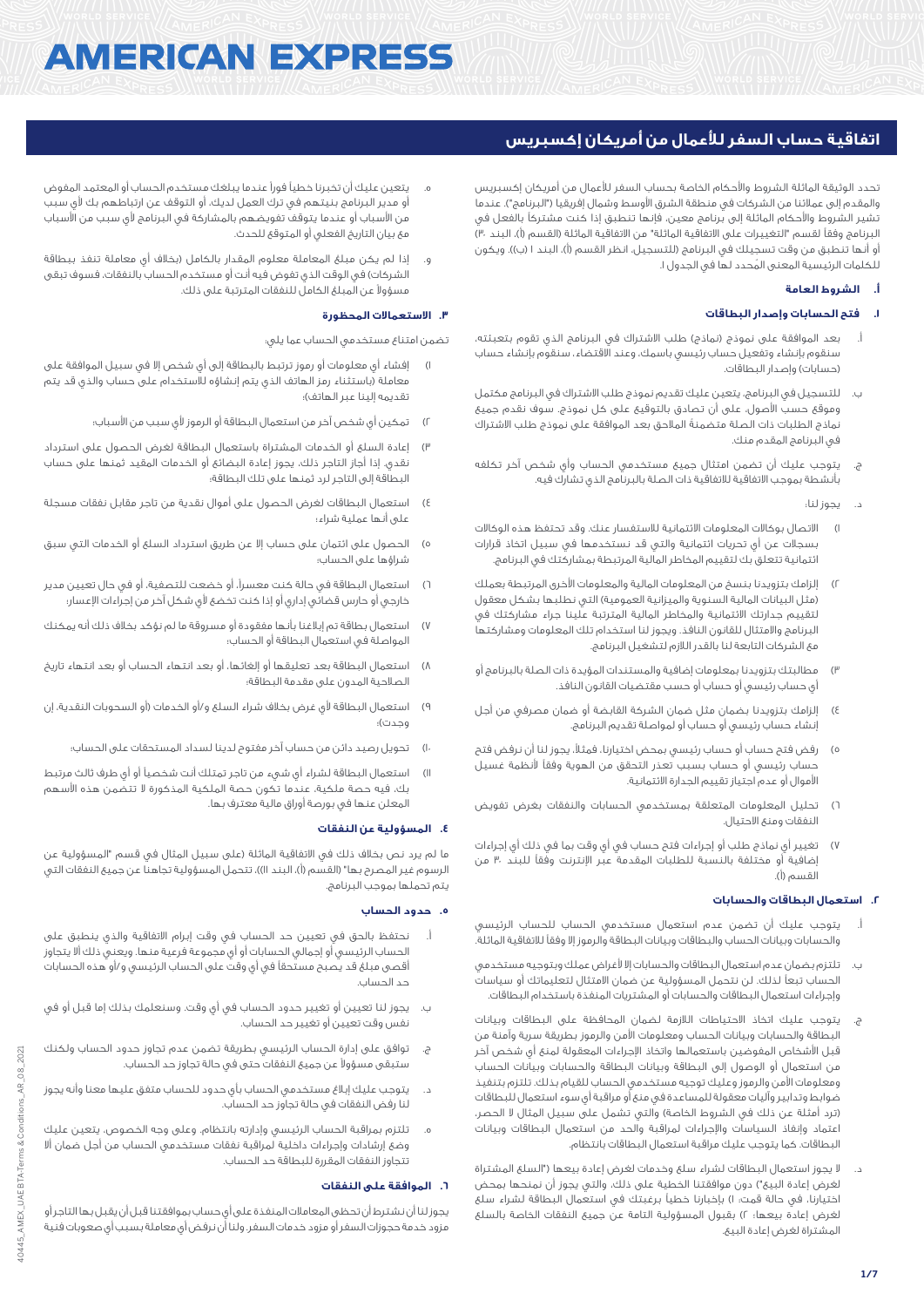أو مخاوف أمنية أو غش أو احتيال أو في حالة االشتباه به ومن ذلك سلوك اإلنفاق غير المعتاد أو إخاللك بالعقد أو زيادة احتمالية عدم السداد، حتى في حالة عدم تجاوز حد الحساب. سيتم إبالغ مستخدم الحساب بأي رفض بواسطة التاجر، من خالل الجهاز أو الموقع اإللكتروني الذي تستخدم فيه البطاقة. وحيثما أمكن ذلك، سنعلمك أو نخبرك عند طلبك بأسبابنا ألي رفض للموافقة ونعلمك إذا ما كنت تستطيع فعل أي شيء لتصحيح أي أخطاء واقعية أدت إلى الرفض. يمكنك االتصال بنا على الهاتف: 4492290 )+971(، أو عبر موقعنا اإللكتروني: ae.americanexpress.www.

# **.7 الكشوف واالستفسارات**

- يجرى في العادة تقديم الكشوف أو إتاحتها لك بالطريقة المبينة في القسم "ب" فيما يتعلّق بفترة كل فاتورة (وهي فترة تبلغ شهراً واحداً (ا) تقريباً). لن يُجرى تقديم الكشوف أو إتاحتها إال إذا كان هناك نشاط منفذ بموجب البرنامج ذي الصلة في فترة الفاتورة ذات الصلة.
	- ب. يجرى في العادة تقديم كشوف الحساب عن جميع البطاقات أو إتاحتها لك فقط.
- ج. ما لم نوافق على خالف ذلك، ستُ قدم الكشوف الخاصة ببرنامج حساب السفر لألعمال من خالل الخدمة عبر اإلنترنت.
- د. تلتزم بضمان مراجعة الكشوف للتحقق من صحتها واكتمالها. وعليك إبالغنا على الفور إذا كان لديك أنت أو مستخدم الحساب أي استفسار عن أي نفقات أو مبلغ آخر يظهر في الكشف أو أي رصيد سقط ذكره من الكشف. عند طلبنا، يجب أن تزودنا على الفور بتأكيد خطي لالستفسار وأي معلومات قد نطلبها بشكل معقول فيما تتعلق باالستفسار.
- ه. يتوجب عليك تسديد كل كشف بالكامل وفقاً لشروط الدفع المطبقة على البرنامج (البرامج) الذي تشارك فيه على النحو المبين في الاتفاقية الماثلة (القسم (أ)، البند ١٥ .<br>والقسم (ب) فيما يتعلق بالبرنامج (البرامج) ذات الصلة).
- و. سيتم استبعاد المطالبات المتعلقة بالنفقات غير المصرح بها أو المنفذة بصورة غير صحيحة أو األرصدة التي سقط ذكرها من الكشف وال يجوز لك تقديمها بعد مرور شهر واحد (١) من تاريخ الكشف، على ألا ينطبق ذلك الحكم إذا مُنعت من الوفاء بفترة الإخطار التي مدتها شهر واحد دونما أي تقصير من جانبك. ودرءاً للشك، يتعين عليك تسديد أي نفقات قدمت أي استفسار بشأنها. إذا قررنا أن استفسارك صحيح، فسوف نضيف قيداً دائناً في الحساب ذي الصلة. ستظهر القيود الدائنة في كشف حسابك.
- ز. لن يتأثر التزامك بالدفع وفقاً لشروط الاتفاقية الماثلة (القسم (أ)، البند ١٥ والقسم (ب) فيما يتعلق بالبرنامج (البرامج) ذي الصلة) بتعذر استلامك أو وصولك إلى أي كشف لأي سبب من األسباب، وعليك االتصال بنا للحصول على معلومات الدفع ذات الصلة عبر وسائل بديلة إذا تعذر عليك استالم أو الوصول إلى كشف الحساب.

# **.8 المنازعات مع التجار**

ما لم يشترط القانون النافذ ذلك، لن نتحمل المسؤولية عن السلع أو الخدمات المشتراة بالبطاقة. ويتوجب عليك تسوية المنازعات المتعلقة بالسلع و/أو الخدمات المقيدة على الحساب مباشرة مع التاجر أو، فيما يتعلق بحساب السفر لألعمال، مع مزود خدمة حجوزات السفر أو مزود خدمات السفر. باستثناء ما ورد خالفاً لذلك في االتفاقية الماثلة، يجب عليك االستمرار في تسديد المدفوعات وفقاً لالتفاقية الماثلة حتى في حالة وجود نزاع مع تاجر أو أي مزود آخر للسلع أو الخدمات.

#### **.9 تقارير معلومات اإلدارة**

عند الطلب، يجوز لنا أن نقدم تقارير معلومات اإلدارة اإلضافية التي تتعلق بالنفقات. سنعلمك بأي رسوم متوجبة الدفع مقابل هذه المعلومات عند استالم طلبك.

## **.10 النفقات غير المصرح بها / البطاقات المفقودة أو المسروقة أو الضائعة، إساءة استعمال الحساب، االستفسارات**

- أ. يتوجب عليك أن تخبرنا على الفور إذا كنت تعتقد أو تشك في أن المعاملة غير مصرح بها أو لم يجرى معالجتها بشكل صحيح أو إذا تم اختالس أو فقدان أو سرقة البطاقة أو في حال عدم استالمها أو إساءة استعمالها أو اختراقها بأي شكل من األشكال على النحو التالي:
	- 1( االتصال على الرقم: 4492290 4 )+971( لحساب السفر لألعمال، أو
- مخاطبتنا على عنوان البريد الإلكتروني أو رقم الهاتف الآخر الذي نخبرك به. وعليك أيضاً تبليغ مستخدمي الحساب للقيام بذلك على الفور.
- ب. توافق على تزويدنا بكافة سبل المساعدة المعقولة لمراقبة أي استعمال احتيالي وغير مصرح به للبطاقات، بما في ذلك على سبيل المثال ال الحصر تزويدنا بأي معلومات أو شهادات أو إقرارات خطية أو صور من أي بالغات رسمية للشرطة و/أو أي أدلة أخرى تكون في حوزتك أو تحت إشرافك والتي قد نطلبها بشكل معقول. توافق على أنه يجوز لنا الكشف عن المعلومات المرتبطة بك وبأنشطة مستخدمي الحساب بموجب البرنامج إلى أي سلطات حكومية مختصة.
- ج. إذا قدمت استفساراً عن أي نفقات أو جزء منها، فسنضع قيداً دائناً مؤقتاً على الحساب

الرئيسي أو الحساب بمبلغ النفقات التي هي موضع االستفسار أو أي جزء منها أثناء التحقيق. إذا قررنا أن النفقات التي هي موضع االستفسار قد تم تفويضها أو أنك مسؤول بخالف ذلك عن النفقات التي هي موضع االستفسار، فسنقوم بإلغاء القيد الدائن المطبق على الحساب.

 د. إذا كانت لديك أي شكاوى بخصوص حسابك الرئيسي أو حسابك أو الخدمة المقدمة إليك منا، يُرجى االتصال بقسم عالقات خدمات العمالء لدينا على الرقم: 4492290 4 )+971(.

# **.11 المسؤولية عن النفقات غير المصرح بها**

لن تتحمل المسؤولية عن النفقات عندما )1( تكون غير مصرحة بها من قبل مستخدم الحساب أو بواسطتك؛ (٢) تقدم دليلاً يثبت أن النفقات غير مصرح بها؛ و (٣) تكون قد قدمت استفساراً إلينا وفقاً لقسم "الكشوف والاستفسارات" من الاتفاقية الماثلة (القسم (أ)، البند ٧) ما لم:

- 1( لم تمتثل أو تضمن امتثال مستخدمي الحساب لشروط االتفاقية ذات الصلة بالبرنامج الذي تشارك فيه، وكان عدم االمتثال المذكور متعمداً أو ينطوي على احتيال أو تهور أو إهمال من جانبك أو مستخدم الحساب المعني؛
- 2( تكون قد ساهمت أو شاركت أنت أو مستخدم الحساب في فقدان أو سرقة أو إساءة استعمال البطاقة أو استفدت من ذلك؛ وعندئذ، تتحمل المسؤولية عن كامل مبلغ النفقات غير المصرح بها.

# **.12 تعليق البطاقات والحسابات**

- أ. يجوز لنا على الفور إيقاف أو تعليق استخدامك أنت أو مستخدم الحساب ألي بطاقة أو حساب رئيسي أو حساب، وتعليق الخدمات المرتبطة بالبطاقة، ألسباب معقولة تتعلق بما يلي: )1( أمن حساب البطاقة؛ )2( إذا اشتبهنا في أي استعمال غير مصرح به و/أو احتيالي عند، مثال،ً اكتشاف معامالت مشبوهة عند تحليل بيانات المعامالت وحاالت الخسارة أو في حالة جرى إبالغنا من خالل مؤسسات االئتمان أو الشرطة بحاالت احتيال أو اختراق للبيانات لدى الغير والتي قد تكون قد انتهكت بيانات الحساب أو في حالة توفر معلومات تفيد بأنه تم استغلال البيانات؛ أو (٣) وجود خطر متزايد بشكل كبير يتمثل في عدم قدرتك على دفع أي مبالغ مستحقة لنا بموجب االتفاقية الماثلة بالكامل وفي موعد االستحقاق. وعندئذٍ ، يجوز لنا أن نخطرك قبل أن نوقف أو نعلق االستعمال أو بعد ذلك مباشرة. سنخبرك، حيثما أمكن، بأسباب قرارنا. يُرجى الرجوع إلى قسم "االتصاالت معك ومع مدير البرنامج" من الاتفاقية الماثلة (القسم (أ)، البند ٢٠) للتعرف على كيفية إخبارك.
- ب. درءاً للشك، يستمر سريان االتفاقية بغض النظر عن تعليق أي بطاقة أو حساب، ورهناً بقسم "المسؤولية عن النفقات" من الاتفاقية الماثلة (القسم (أ)، البند ٤) سوف تتحمل المسؤولية عن جميع النفقات على النحو المبين في االتفاقية الماثلة وعن االمتثال لشروط وأحكام االتفاقية الماثلة.
- ج. سوف نرفع التعليق على البطاقة أو الحساب عندما تتوقف أسبابه. يجوز لك أن تخبرنا هاتفياً، باستخدام رقم الهاتف المدرج على موقعنا الإلكتروني. ae.americanexpress.www أو معلومات االتصال األخرى المبينة في قسم "النفقات غير المصرح بها/البطاقات المفقودة والمسروقة أو الضائعة أو إساءة استعمال الحساب والاستفسارات" من الاتفاقية الماثلة (القسم (أ)، البند ١٠) عندما تعتقد أن أسباب التعليق لم تعد قائمة.

# **.13 استخدام الخدمات عبر اإلنترنت**

- تلتزم بضمان قصر الوصول إلى الخدمات عبر الإنترنت على مدير (مديري) البرنامج وعلى أي مستخدمين للحساب تعتبر بشكل معقول أنهم بحاجة إلى الوصول. كما تلتزم بضمان .<br>أن يكون وصول هؤلاء الأفراد إلى الخدمة عبر الإنترنت حصراً من خلال موقعنا الإلكتروني: ae.americanexpress.www، باستخدام معلومات األمان المخصصة.
- ب. يجوز لنا فرض رسوم وشروط استخدام إضافية تتعلق بالخدمة عبر اإلنترنت أو إجراء تغييرات على الشروط وفقاً للقسم (أ)، البند ٣٠ من الاتفاقية الماثلة.
- ج. تتحمل المسؤولية عن توفير وصيانة نظام حاسوبي متوافق وبرامج وخطوط االتصال المطلوبة للوصول إلى الخدمة عبر اإلنترنت بشكل صحيح. ال نتحمل أي مسؤولية أو التزام فيما يتعلق ببرامجك أو أجهزتك.
- د. تكون مسؤوالً عن جميع االتصاالت السلكية والالسلكية والرسوم المماثلة التي تفرض عليك في سبيل الوصول إلى الخدمة عبر اإلنترنت واستخدامها.
- ه. لن نتحمل المسؤولية عن أي إساءة استعمال للخدمة عبر اإلنترنت من قبلك أو من قبل مدير (مديري) البرنامج أو مستخدمي الحساب أو أي شخص آخر، ولا عن الكشف عن المعلومات السرية من قبلنا عبر الخدمات عبر اإلنترنت عندما تقوم أنت أو مدير البرنامج أو أي مستخدم حساب بإفشاء معلومات الأمان لأي سبب من الأسباب.
- و. يجوز لنا إنهاء أو تعليق استخدام أي خدمة عبر اإلنترنت في أي وقت. سنقدم إليك إشعاراً مسبقاً بأي سحب أو تعليق للخدمة عبر اإلنترنت وفقاً لقسم "التغييرات" من الاتفاقية الماثلة (القسم (أ)، البند ٣٠) إلا: (١) في الظروف الخارجة عن إرادتنا؛ (٢) في حالة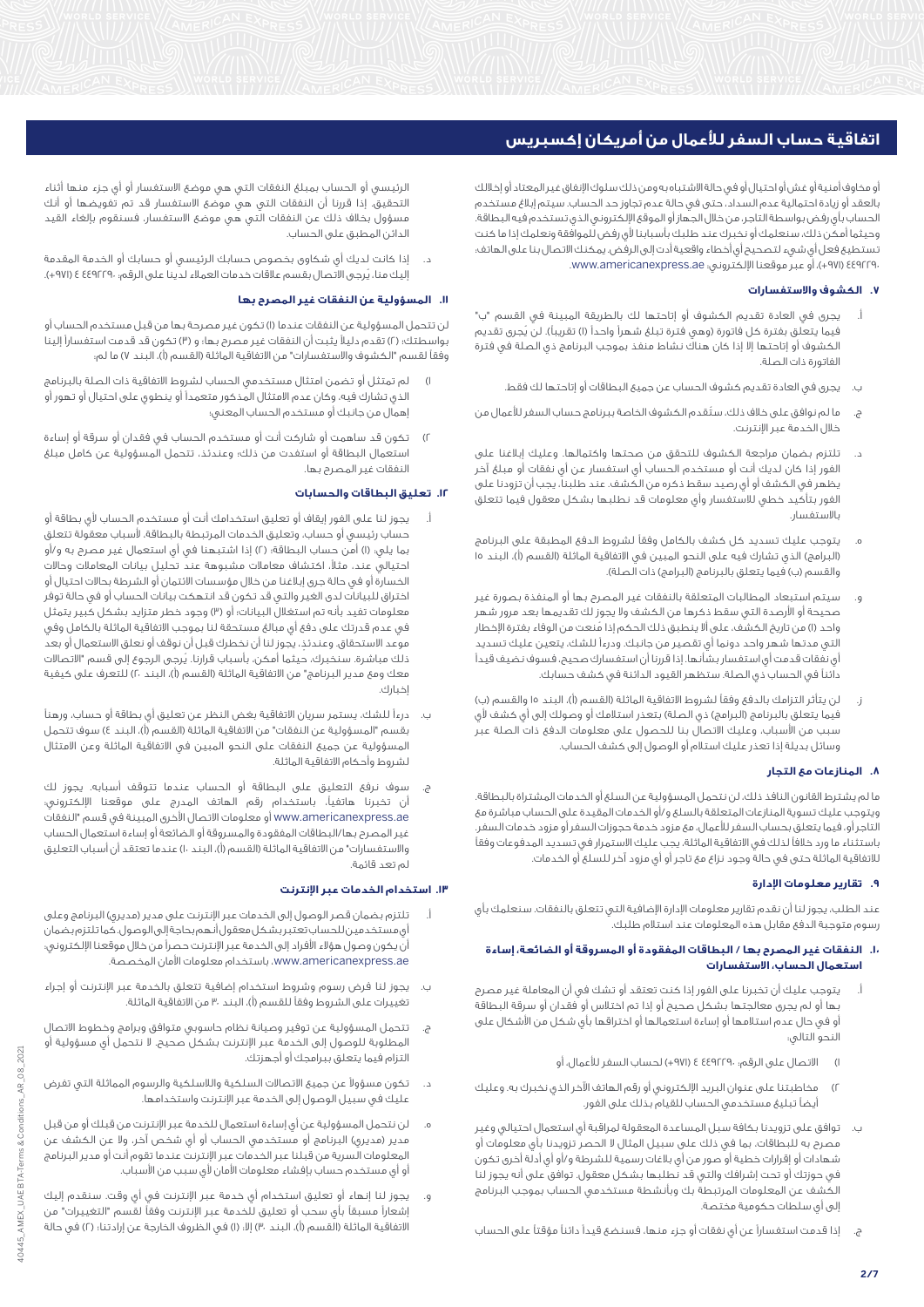االشتباه في أي استعمال غير مصرح به أو اإلخالل بشروط استخدام الخدمة عبر اإلنترنت؛ أو (٣) لأسباب أمنية.

 ز. لن نتحمل المسؤولية إذا كانت أي معلومات يتم إتاحتها عبر الخدمة عبر اإلنترنت غير متوفرة أو معروضة بصورة غير دقيقة بسبب خلل في األنظمة أو االنقطاعات في أنظمة االتصال أو ألسباب أخرى تخرج عن إرادتنا.

# **.14 الرسوم على العمالت األجنبية**

- أ. إذا تحمل مستخدم الحساب نفقات بعملة أخرى غير عملة الفاتورة، فسيتم تحويلها إلى عملة الفاتورة في تاريخ معالجتنا للنفقات، والذي قد ال يكون هو نفس تاريخ تحمل النفقات لأنه يعتمد على وقت إرسال النفقات إلينا.
- ب. ما لم يشترط القانون النافذ سعر صرف محدد، تدرك وتوافق على أن نظام خزينة أمريكان إكسبريس سوف يطبق سعر صرف بناءً على أسعار الصرف بين البنوك التي يختارها من المصادر المعتادة في يوم العمل السابق لتاريخ المعالجة )"سعر الصرف من .<br>أمريكان إكسبريس").
- ج. إذا جرى تحويل النفقات بواسطة أطراف خارجية قبل إرسالها إلينا، فإن أي تحويالت ،<br>تتم بواسطتهم ستكون بأسعار الصرف التي يختارونها وقد تتضمن عمولة حسب اختيارهم. وعندئذٍ، سوف نعتبر المعاملة منفذة بعملة الفاتورة ونقبل بالتحويل الذي أجراه الطرف الخارجي دون فرض رسوم تحويل. ومع ذلك، تتحمل المسؤولية عن رسوم التحويل التي يفرضها الطرف الخارجي. يُرجى سؤالهم عن تفاصيل أي رسوم يطبقونها.
- د. يتم تحديد سعر الصرف من أمريكان إكسبريس يوميا.ً سيتم تطبيق أي تغييرات في سعر الصرف من أمريكان إكسبريس على الفور ودون سابق إنذار. ال يكون السعر الذي يتم تحصيله بالضرورة السعر المتاح في تاريخ المعاملة حيث يتم تحديد السعر المطبق حسب التاريخ الذي يرسل فيه التاجر أو مزود حجوزات السفر أو مشغل الصراف اآللي النفقات إلينا والذي قد ال يكون هو تاريخ إجراء المعاملة المصرح بها. يمكن أن تكون التقلبات كبيرة.

## **.15 الدفع**

- أ. تكون جميع النفقات الواردة في كشف الحساب مستحقة وواجبة السداد إلينا بالكامل بعملة الفاتورة للحساب المعني في التاريخ المحدد في كشف حسابك الشهري. يعد عدم الدفع في موعد االستحقاق وبالكامل إخالالً مادياً باالتفاقية الماثلة.
- ب. إذا قبلنا دفعة بأي عملة أخرى غير عملة الفاتورة، سوف يؤخر تحويل العملة القيد في الحساب ذي الصلة وقد يتضمن فرض رسوم تحويل العملة وفقاً لقسم "النفقات بعملة .<br>أحنبية" من الاتفاقية الماثلة (القسم (أ)، البند ١٤).
	- ج. قد تكون النفقات متوجبة الدفع عن مدفوعات متأخرة السداد وفقاً للشروط الخاصة.
- د. ما لم يتم االتفاق على خالف ذلك معك، سنقوم بتحصيل جميع المبالغ المستحقة لنا بموجب االتفاقية الماثلة بالكامل عن طريق الخصم المباشر من حسابك المصرفي المعين في تاريخ استحقاق الدفع أو بعده. تلتزم بتوقيع أي مستندات واتخاذ أي إجراء مطلوب للتفويض بالخصم المباشر. تلتزم بضمان توفر األموال الكافية في البنك أو حساب الدفع المحدد في تفويض الخصم المباشر لكي تسدد إلينا بالكامل جميع المبالغ المستحقة لنا بموجب االتفاقية الماثلة عند استحقاقها وتوجب دفعها. إذا كنت ترغب في إنهاء تفويض الخصم المباشر، يتوجب عليك الحصول على موافقتنا الخطية.
- ه. سنقوم بقيد المدفوعات إلى الحساب ذي الصلة عند استالمها، ومقاصتها ومعالجتها. يعتمد وقت وصول المدفوعات إلينا للمقاصة والمعالجة على طريقة الدفع والنظام والمزود المستخدم في الدفع إلينا. يجب أن تتيح لنا وقتاً كافياً الستالم المدفوعات ومقاصتها ومعالجتها بحلول تاريخ االستحقاق.
- و. لن يمس قبول المدفوعات المتأخرة أو المدفوعات الجزئية أو أي مدفوعات يتم تمييزها على أنها مدفوعة بالكامل أو على أنها تسوية لنزاع ولن يغير أياً من حقوقنا بموجب االتفاقية الماثلة أو بموجب القانون النافذ للدفع التام.
	- ز. لن ندفع أي فائدة على األرصدة اإليجابية في الحساب.

#### **.16 النفقات المتكررة**

- أ. من أجل تجنب التوقف المحتمل للنفقات المتكررة وتوفير السلع أو الخدمات من قبل مزود خدمة حجوزات السفر في حالة إلغاء البطاقة، قد ترغب أنت أو مستخدم الحساب في االتصال بمزود خدمة حجوزات السفر وإجراء ترتيبات دفع بديلة.
- ب. يجوز قيد النفقات المتكررة على بطاقة بديلة دون إخطارك، وعندئذٍ تتحمل المسؤولية عن أي نفقات متكررة من هذا القبيل ولكن يُرجى العلم أننا لن نقدم معلومات البطاقة البديلة (مثل رقم البطاقة وتاريخ انتهاء صالحية البطاقة) إلى جميع مزودى خدمة حجوزات السفر.
- ج. إيقاف تحميل فاتورة النفقات المتكررة على البطاقة، قد ترغب في إبلاغ مزود خدمة حجوزات السفر بذلك خطياً أو بأي طريقة أخرى يسمح بها مزود خدمة حجوزات السفر.

# **.17 التأمين**

بالنسبة لبرامج معينة، قد تستفيد أنت وأعضاء البطاقات من التأمين الذي نستصدره من مزودي التأمين الخارجيين. يجوز تغيير أو إلغاء توفير ونطاق وشروط مزايا التأمين المستمرة من قبلنا أو من قبل مزود التأمين الخارجي في أي وقت خالل مدة االتفاقية الماثلة. سنقدم إليك إشعاراً مسبقاً قبل ستين (٦٠) يوماً على الأقل بأي تغييرات تمس أو تلغي مزايا التأمين.

#### **.18 السرية**

- أ. يجب المحافظة على سرية جميع األسرار التجارية أو المهنية أو المعلومات األخرى التي يفصح أو يكشف عنها أي طرف إلى الطرف اآلخر باستثناء القدر الضروري لحسن أداء البرنامج (البرامج) ذي الصلة أو على النحو المبين صراحةً في الاتفاقية الماثلة أو حسبما يتم االتفاق عليه بيننا خطيا.ً
- ب. يجوز ألي طرف استخدام أي معلومات سرية ألي غرض أو الكشف عنها إلى أي شخص بالقدر الذي تكون به معلومات عامة وقت الكشف عنها دونما أي خطأ من الطرف المتلقي أو بالقدر الذي يجب معه على الطرف المفصح الكشف عن المعلومات السرية وفقاً لمتطلبات ال لبس فيها من القانون النافذ أو أمر ملزم قانوناً صادر عن محكمة أو هيئة حكومية أو سلطة أخرى أو هيئة تنظيمية.
- ج. يجب على كل طرف أن يتعامل مع االتفاقية الماثلة على أنها سرية وأال يكشف عن أيٍ من محتوياتها إلى أي طرف ثالث دون موافقة خطية مسبقة من الطرف اآلخر ما لم يكن ذلك مطلوباً بموجب أمر قضائي أو القانون أو األنظمة النافذة أو أي سلطة تنظيمية أو إشرافية مختصة.
- د. بصرف النظر عن هذا البند ،19 يحق لنا الكشف عن االتفاقية الماثلة إلى أي مشترٍ محتمل )على سبيل المثال في حالة الحوالة أو نقل األعمال وفقاً لقسم "الحوالة" من االتفاقية الماثلة (القسم (أ)، البند ٢٨))، مع مراعاة إبرام اتفاقية عدم إفصاح مع ذلك المشترق. نحتفظ بالحق في تقديم الشروط واألحكام القياسية إلى العمالء أو العمالء المحتملين بما في ذلك إتاحة تلك الشروط واألحكام على موقعنا اإللكتروني.
- يجوز لنا نقل أي معلومات (بما في ذلك المعلومات السرية) نحتفظ بها عنك أو عن أي حساب إلى الشركات التابعة لنا، بما في ذلك تابعينا وتابعيهم من شركات المعالجة والموردين من أجل دعم تشغيل البرنامج (البرامج) ذي الصلة في جميع أنحاء العالم أو إلى طرف ثالث وفقاً لقسم "الحوالة" من االتفاقية الماثلة )القسم )أ(، البند 28(. سوف نفرض واجبات السرية المناسبة على هذه الشركات.
- و. نحتفظ بالحق، بمحض اختيارنا، في تقديم معلومات تتعلق بك وبأي حساب وسجالت الدفع إلى وكاالت المعلومات االئتمانية.
	- ز. يستمر سريان أحكام هذا البند لمدة خمس سنوات من إنهاء االتفاقية الماثلة.

## **.19 حماية البيانات**

- أ. بصرف النظر عن أحكام السرية الواردة في االتفاقية الماثلة، تدرك وتوافق على أننا سنقوم بما يلي:
- 1( الكشف عن معلومات عنك، وتابعيك من أعضاء مجلس إدارة، وموظفين، ومقاولين، ومديري البرنامج ومستخدمي السفر بالقدر اللازم لتشغيل البرنامج (البرامج) ذي الصلة، إلى أنظمة الحجز المحوسبة، وإلى موردي السلع و/أو الخدمات، وإلى مزودي خدمة حجوزات السفر ومقدمي خدمات السفر وإلى الشركات التابعة لنا (وممثليهم المعينين) واستلام هذه المعلومات من تلك الأطراف لتشغيل البرنامج (البرامج) ذي الصلة ومتابعة الطلبات التعاقدية من قبل عمالئنا؛
- 2( الكشف عن معلومات حول استعمال تابعيك من أعضاء مجلس إدارة، وموظفي، ومقاولي، ومديري البرنامج ومستخدمي السفر للبرنامج (البرامج) ذي الصلة إلى البنك الذي تتعامل معه أو مقدمي خدمة الدفع اآلخرين أو أنظمة الدفع التي تختارها بالقدر .<br>اللازم للسماح بإعداد الفواتير والدفع مقابل البرنامج (البرامج) ذي الصلة؛
- 3( استخدام ومعالجة وتحليل المعلومات حول كيفية استخدام أعضاء مجلس اإلدارة والموظفين والمقاولين ومديري البرنامج ومستخدمي السفر للبرنامج (البرامج) لتطوير التقارير التي قد تمكّنك من الحفاظ على سياسات الشراء وسياسات وإجراءات السفر الفعالة. يمكن الحصول على المعلومات المستخدمة لتطوير هذه التقارير من مصادر محددة مثل أنظمة الحجز المحوسبة وشركات الطيران والموردين اآلخرين للسلع و/أو الخدمات ومن الممثلين والمرخص لهم والوكالء والموردين المعينين منا والشركات التابعة لنا. سنتعامل مع هذه التقارير على أنها معلومات سرية خاصة بك بموجب قسم "السرية" من الاتفاقية الماثلة (القسم (أ)، البند ١٨)، ونحتفظ بالحق في إتلاف أي نسخ قد تكون لدينا من هذه التقارير في أي وقت؛
- 4( تبادل هذه المعلومات مع السلطات التنظيمية، واإلبالغ عن أي نفقات أو حاالت أو مسألة أو حادثة تتعلق بالحساب إلى السلطات التنظيمية وإلى محامينا ومستشارينا المهنيين ألي سبب من األسباب بما في ذلك الغرض من تحصيل الديون على الحساب؛
- 5( مراقبة و/أو تسجيل أي مكالمات هاتفية بيننا وبينك، إما بصورة مباشرة من قبلنا أو من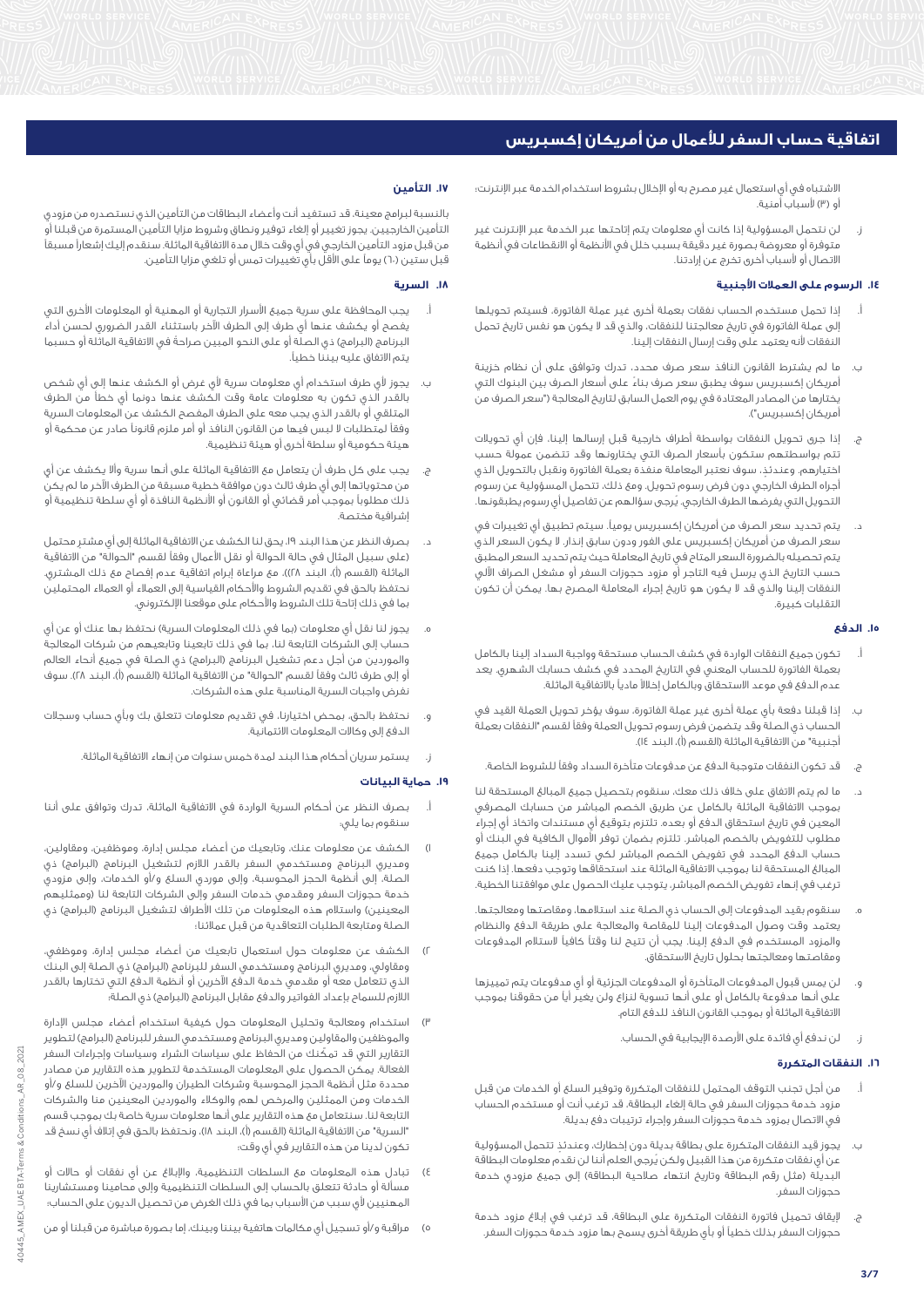قبل المؤسسات التي نختارها، واالحتفاظ بدليل على محتوى هذه المكالمات الهاتفية وضمان إتاحة مستوى ثابت من الخدمات (بما في ذلك تدريب الموظفين) وتفعيل الحساب؛

- 6( االحتفاظ بمعلومات عنك وعن تابعيك من أعضاء مجلس إدارة، وموظفي، ومقاولي، ومديري البرنامج ومستخدمي السفر فقط طالما كان ذلك مناسباً ألغراض االتفاقية الماثلة أو وفقاً لمقتضيات القانون النافذ؛
- 7( تبادل المعلومات المتعلقة بك، والمتعلقة بتابعيك من أعضاء مجلس إدارة، وموظفي، ومقاولي، ومديري البرنامج ألغراض منع االحتيال. إذا قدم إلينا أياً من هؤالء األشخاص معلومات خاطئة أو غير دقيقة واشتبهنا في حدوث احتيال، فقد يتم تسجيل ذلك. قد نستخدم هذه السجالت بمعرفتنا وبمعرفة المؤسسات األخرى لتعقب أثر المدينين، واسترداد الديون، ومنع االحتيال، وإدارة حسابات الشخص أو وثائق التأمين واتخاذ قرارات بشأن تقديم منتجات مثل االئتمان والخدمات ذات الصلة، ومنتجات التأمين على السيارات، واألسرة، والتأمين على الحياة ومنتجات التأمين األخرى إلى ذلك الشخص أو أي طرف آخر لديه ارتباط مالي مع ذلك الشخص؛ و
	- 8( القيام بكل ما ورد أعاله داخل وخارج البلد محل تسجيلنا نحن أو أنت.
- ب. يتوجب عليك الحصول على موافقة صريحة ومحددة ومستنيرة من جميع مديري البرنامج ومستخدمي السفر وأعضاء مجلس اإلدارة اآلخرين والموظفين والمقاولين الستخدام بياناتهم الشخصية على النحو المبين أعاله باستثناء الحاالت التي يكون فيها هؤالء األشخاص قد قدموا بالفعل موافقتهم مباشرة إلينا أو من خالل الموافقات في النماذج التي يمكنهم توقيعها وتقديمها إلينا فيما يتعلق بالبرنامج (البرامج) ذي الصلة.
	- ج. توافق على:
- 1( ضمان أن إرسال البيانات إلينا، خاصةً إلعداد التقارير وفقاً لهذا البند، يتوافق مع جميع القوانين النافذة، وخاصةً قوانين حماية البيانات، وأنه يحق لك إرسالها.
- 2( استخدام التقارير التي تستلمها منا وفقاً لهذا البند حصراً بما يتوافق مع جميع القوانين النافذة، وخاصةً قوانين حماية البيانات.
- 3( أن تكون أي معلومات تقدمها إلينا صحيحة ومكتملة. إذا اكتشفت أن أي معلومات نحتفظ بها عنك وعن تابعيك من أعضاء مجلس إدارة، وموظفي، ومقاولي، ومديري البرنامج ومستخدمي السفر غير صحيحة أو غير مكتملة، يجب عليك االتصال بنا دون تأخير.

#### **.20 االتصال بك وبمدير البرنامج**

- ستُقدم المراسلات أو سيتم إتاحتها بالبريد أو إلكترونياً أو بالبريد الإلكتروني أو الرسائل القصيرة أو إدراج الملاحظة ذات الصلة في الكشف (أو ملاحق الكشف) أو عبر الخدمة عبر اإلنترنت )أو من خالل الروابط الموجودة على الصفحات اإللكترونية التي يمكن الوصول إليها عبر الخدمة عبر الإنترنت).
- ب. يجوز لنا أن نتواصل معك من خالل مدير البرنامج هاتفياً أو بالبريد أو إلكترونياً أو بالبريد اإللكتروني أو الرسائل القصيرة أو إدراج المالحظة ذات الصلة في الكشف أو عبر الخدمة عبر الإنترنت (أو من خلال الروابط الموجودة على الصفحات الإلكترونية التي يمكن الوصول إليها عبر الخدمة عبر الإنترنت) التي قد ننشئها من وقت لآخر. يعتبر الاتصال بمدير البرنامج بمثابة اتصال منا بك.
- ج. نتعامل مع أي طلبات أو تعليمات أو إشعارات مقدمة من مدير البرنامج فيما يتعلق بالبرنامج والحسابات والاتفاقية (سواء بالبريد الإلكتروني أو الخدمة عبر الإنترنت أو البريد أو الفاكس أو غير ذلك) على أنها طلب أو تعليمات أو إشعار مقدم منك. توافق على االلتزام بأي طلبات أو تعليمات أو إشعارات يرسلها إلينا مدير البرنامج. تلتزم بضمان امتثال جميع مديري البرنامج بالتزاماتهم بموجب االتفاقية الماثلة.
- د. يجب أن تبقينا على اطالع دائم بأسماء وعناوين البريد اإللكتروني وعناوين البريد وأرقام الهاتف وبيانات االتصال األخرى الخاصة بك والخاصة بأي من مديري البرنامج، وذلك لتسليم المراسالت بموجب االتفاقية الماثلة. في حالة أي مدير برنامج جديد، يتعين عليك التصديق خطياً على تعيين مدير البرنامج المذكور. لن نتحمل المسؤولية عن أي رسوم أو مصروفات أو أي ضرر آخر يلحق بك في حال لم تبلغنا بأي تغييرات تطرأ على بيانات االتصال المذكورة.
- ه. إذا تعذر علينا تقديم أي مراسلة ألسباب تُعزى إليك أو تم إرجاع المراسلة بعد محاولة تسليمها على عنوان أو رقم هاتف سبق وأن تم إخطارنا به، فسنعتبر أنك ارتكبت مخالفة جوهرية لالتفاقية الماثلة ويجوز لنا التوقف عن محاولة إرسال المراسالت إليك حتى نستلم معلومات اتصال دقيقة. ال ينال أي فعل أو ترك لفعل من جانبا من التزاماتك بموجب االتفاقية الماثلة. تعتبر جميع المراسالت المرسلة على أحدث عنوان مقدم إلينا قد تم تسليمها إليك.
- و. سوف تعتبر جميع االتصاالت اإللكترونية المقدمة منا بما في ذلك الكشوف مستلمة في اليوم الذي نرسل فيه اإلشعار بالبريد اإللكتروني أو ننشر االتصال عبر اإلنترنت حتى وإن لم تتطلع على االتصال في ذلك اليوم.
- يتوجب عليك إبلاغنا بأى تغييرات تطرأ على المعلومات الأخرى التى سبق تقديمها إلينا.
- ح. يتوجب عليك إبالغنا بأي تغييرات تطرأ على المعلومات األخرى التي سبق تقديمها إلينا وخاصة المعلومات الواردة في نماذج الطلبات.

## **.21 إقراراتك وضماناتك وتعهداتك**

- أ. فيما يتعلق بجميع البطاقات، تقر وتضمن وتتعهد بما يلي:
- 1( أنك سوف تستعمل الحسابات حصراً ألغراض عملك وستوجه مستخدمي الحساب للقيام بذلك؛ و
- 2( أنت لست مؤسسة متناهية الصغر وفقاً للتعريف المشار إليه في أنظمة خدمات الدفع.

## **.22 تحديد مسؤوليتنا**

- أ. تخلو االتفاقية الماثلة مما يحد أو يستبعد أي مسؤولية ألي طرف:
- عن الوفاة أو الإصابة الشخصية الناجمة عن إهمال أي طرف أو موظفيه أو وكلائه أو مقاوليه من الباطن؛
	- 2( عن أي غش أو تحريف احتيالي؛
	- 3( بالقدر الذي ال يجوز به إعمال ذلك التحديد أو االستبعاد بموجب القانون النافذ.
- مع مراعاة القسم (أ)، البند ٢٢ (أ)، لن نتحمل المسؤولية أو الالتزام تجاهك أو تجاه أي طرف ثالث عن أي خسارة أو ضرر ينشأ، سواء بموجب العقد أو المسؤولية التقصيرية )بما في ذلك الإهمال) أو غير ذلك فيما يتعلق بما يلي:
- 1( تأخير أو إخفاق مزود خدمة حجوزات السفر أو مزود خدمات السفر في قبول البطاقة، أو فرض مزود خدمة حجوزات السفر أو مزود خدمات السفر شروطاً على استعمال البطاقة أو أسلوبهما في قبول البطاقة أو عدم قبولها؛
	- 2( البضائع و/أو الخدمات المشتراة بالبطاقة أو تسليمها أو عدم تسليمها؛
- 3( ترتيبات السفر المقيدة على حساب السفر لألعمال، بما في ذلك أي نزاع مع مزود خدمة حجوزات السفر أو مزود خدمات السفر حول ترتيبات السفر أو عدم تقديمها؛
- 4( عدم تنفيذ التزاماتنا بموجب االتفاقية الماثلة إذا كان سبب ذلك يرجع إلى الغير أو حادث يخرج عن إرادتنا المعقولة، بما في ذلك على سبيل المثال ال الحصر، أي خلل في النظام أو في معالجة البيانات أو النزاعات العمالية أو أي إجراء آخر خارج عن إرادتنا؛
- ه) رفضنا الموافقة على أي معاملة على حساب السفر للأعمال لأي سبب من الأسباب الواردة في قسم "الموافقة على النفقات" من الاتفاقية (القسم (أ)، البند ٦)؛ أو
- 6( صحة واكتمال أو كفاية البيانات المتعلقة بضريبة القيمة المضافة المقدمة من التجار لأغراض الامتثال الضريبي والقانوني والتي قد نقدمها إليك فيما يتعلق بالنفقات. (ومع ذلك، نضمن أن تكون تلك البيانات المتعلقة بضريبة القيمة المضافة والتي نقدمها حسبما قدمها التاجر إلينا).
- ج. مع مراعاة القسم (أ)، البند ٢٢ (أ)، لن نتحمل المسؤولية أو الالتزام تجاهك أو تجاه أي طرف ثالث تحت أي ظرف من الظروف عن:
- 1( فوات الربح أو الفائدة أو خسارة السمعة أو فوات الفرصة أو األعمال أو اإليرادات أو المدخرات المتوقعة؛
	- 2( الخسائر المتعلقة باإلضرار بسمعة أي عضو في شركتك، مهما كان السبب؛ أو
- 3( أي خسائر أو أضرار غير مباشرة أو خاصة أو عقابية أو تبعية، حتى لو كانت هذه الخسائر متوقعة وبغض النظر عما إذا كان أي طرف قد أبلغ باحتمالية وقوع تلك الخسائر حسب رأي الطرف اآلخر أو الغير.

#### **.23 اإللغاء واإلنهاء**

- أ. يجوز لك إنهاء االتفاقية الماثلة أو إلغاء أي بطاقة أو الحساب الرئيسي أو أي حساب في أي وقت بتقديم إشعار خطي مدته ثلاثين (٣٠) يوماً إلينا. إذا قمت بذلك، يتوجب عليك دفعً جميع المبالغ المستحقة على الحساب الرئيسي أو الحساب وإيقاف جميع استخدامات الحساب وتوجيه مستخدمي الحساب إليقاف استعمال الحسابات وإتالف أي بطاقات.
- ب. سوف تعوضنا عن جميع اإلجراءات والدعاوى والمطالبات والطلبات الناشئة عن أو فيما يتعلق بأي مطالبة ضدنا في شأن أي إلغاء لبطاقة أو حساب كنت قد طلبته.
- ج. يجوز لنا إنهاء االتفاقية الماثلة أو إلغاء أي بطاقة أو الحساب الرئيسي أو أي حساب بتقديم إشعار خطي مدته ثلاثين (٣٠) يوماً إليك.
- د. يجوز لنا إنهاء االتفاقية الماثلة أو إلغاء أي بطاقة أو الحساب الرئيسي أو أي حساب بأثر فوري عند تقديم إشعار إليك: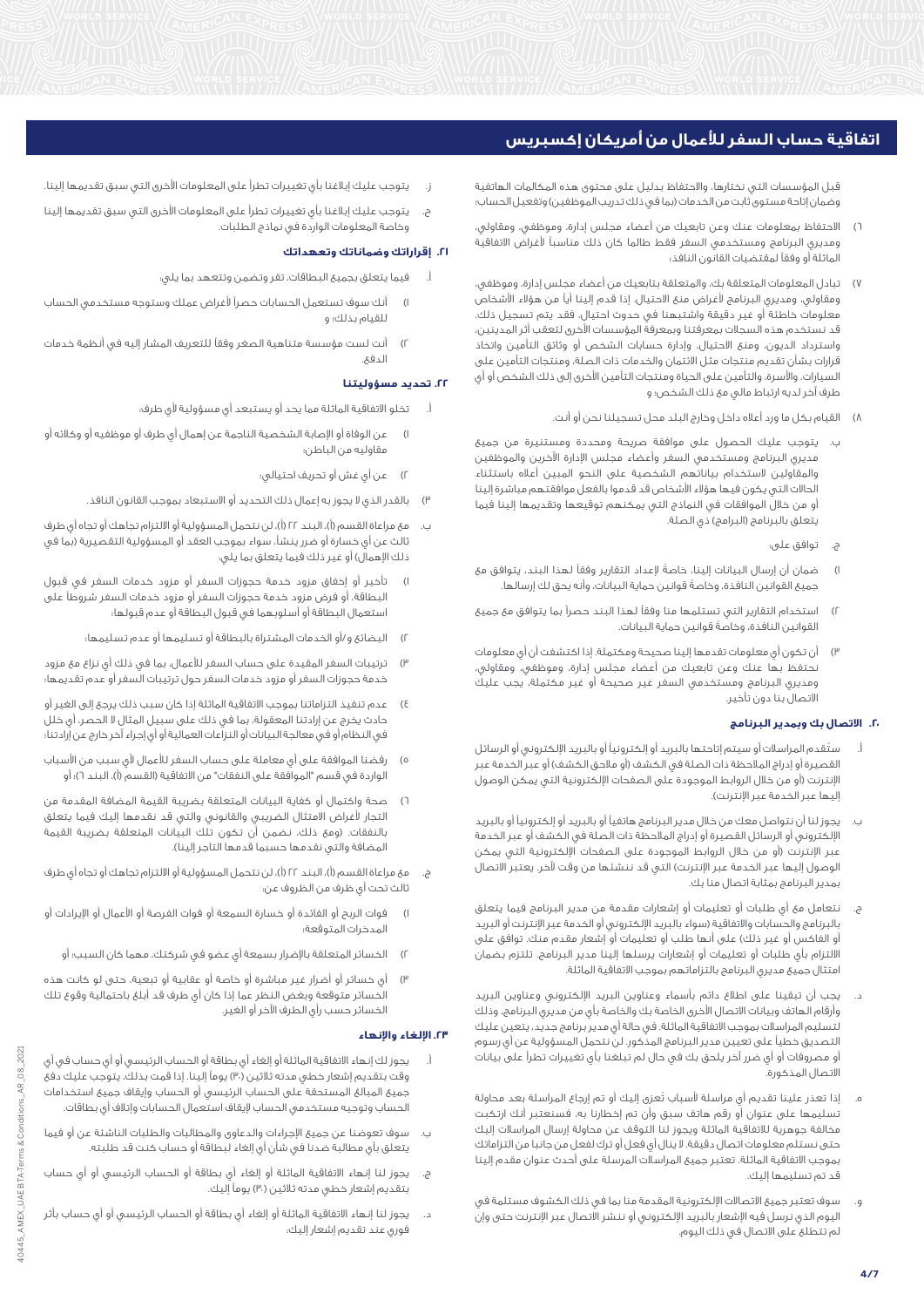- 1( في حالة عدم امتثالك ألي من التزاماتك بموجب االتفاقية الماثلة، بما في ذلك، على سبيل المثال ال الحصر، عدم ضمان تسديد الدفعات إلينا عند استحقاقها، أو أي شكل من أشكال ارتجاع الدفعات أو عدم الوفاء التام؛
- 2( في حال اعتبرنا أن مستويات االحتيال أو مخاطر االئتمان غير مقبولة لنا. إذا اتخذنا ذلك اإلجراء، فال يزال يتعين عليك دفع جميع المبالغ المستحقة على الحساب الرئيسي وأي حساب إلينا.
	- يجوز لنا أن نعتبر أنك ارتكبت مخالفة جوهرية للاتفاقية الماثلة إذا؛
- (ا) كان أي بيان صادر منك إلينا فيما يتعلق بحساب كاذباً أو مضللاً؛ (٢) خالفت أي اتفاقية أخرى أبرمتها معنا أو مع أي من الشركات التابعة لنا؛
- )2( تم مباشرة أو التهديد بمباشرة إجراءات اإلعسار أو إجراءات الدائنين األخرى ضدك؛ أو )4( كان لدينا أي سبب لالعتقاد بعدم جدارتك االئتمانية.
- و. إذا تم إنهاء االتفاقية الماثلة ألي سبب من األسباب، فيتعين عليك تسديد جميع النفقات المرصودة وأي مبالغ أخرى تدين بها لنا بموجب االتفاقية الماثلة، بما في ذلك النفقات التي لم يرسل بها فاتورة على الفور.
	- ز. يجوز لنا إبالغ التجار في حالة توقف صالحية البطاقة.
	- ح. يستمر سريان مسؤوليتك بموجب هذا البند حتى بعد إنهاء االتفاقية الماثلة.

## **.24 المقاصة**

إذا كنت تتحمل أي التزام تجاهنا أو تجاه أيٍ من الشركات التابعة لنا بموجب اتفاقية منفصلة، يحق لنا مقاصة مبلغ يعادل مبلغ ذلك االلتزام مقابل المبالغ المستحقة علينا إليك بموجب االتفاقية الماثلة بغض النظر عن عملة المبالغ ذات الصلة.

# **.25 عدم التنازل**

إذا لم نمارس أي حق من حقوقنا بموجب االتفاقية الماثلة، فلن يعتبر ذلك تنازالً عن حقوقنا ولن يمنعنا من ممارستها الحقا.ً

# **.26 استقاللية األحكام**

إذا تعارض أي بند أو شرط من االتفاقية الماثلة مع أي قانون أو نظام نافذ، فسيعتبر ذلك الحكم قد جرى تعديله أو حذفه بحيث يكون متوافقاً مع القانون أو النظام النافذ بأقرب طريقة للغرض من الحكم األصلي لالتفاقية الماثلة.

# **.27 حوالة المطالبات**

- أ. رغم أننا غير ملزمين بذلك، إذا أودعنا مبلغاً في حساب رئيسي أو حساب فيما يتعلق بمطالبة ضد طرف ثالث مثل التاجر أو مزود خدمة حجوزات السفر أو مزود خدمات السفر، فسوف نعتبر تلقائياً أنك قد نقلت وأحلت إلينا أي حقوق ومطالبات ذات صلة )باستثناء المطالبات الخاصة بالمسؤولية التقصيرية) تكون أو كانت أو ربما تكون لك ضد أي طرف ثالث مقابل مبلغ يعادل المبلغ الذي أودعناه في الحساب. تمنح بموجبه الموافقة مقدماً على تلك الحوالة، دون الحاجة إلى أي إشعار آخر.
- ب. بعد أن نودع المبلغ في الحساب، ال يجوز لك تقديم أي مطالبة أو طلب تعويض ضد أي طرف ثالث عن المبلغ الذي أودعناه في الحساب.
- ج. تلتزم بتقديم كافة سبل المساعدة المعقولة إلينا إذا قررنا مخاصمة أي طرف ثالث السترجاع المبلغ المودع، على أن يشمل ذلك، على سبيل المثال ال الحصر، توقيع أي مستندات وتقديم أي معلومات قد نطلبها. إن إيداع أي مبلغ في الحساب الرئيسي أو الحساب في أي مناسبة ال يلزمنا بتكرار ذلك الفعل في أي مناسبة أخرى.

# **.28 الحوالة**

- أ. يجوز لنا إحالة حقوقنا أو مصلحتنا أو التزاماتنا بموجب االتفاقية الماثلة أو نقلها أو التعاقد عليها من الباطن أو بيعها في أي وقت إلى أي من الشركات التابعة لنا أو إلى طرف ثالث غير منتسب ("النقل") وتوافق على ذلك دون الحاجة إلى أن نبلغك به. تلتزم بأن تتعاون في تنفيذ النقل بناءً على طلب خطي منا. ويعتبر أي محال إليه من أمريكان إكسبريس الشرق األوسط طرفاً ثالثاً مستفيداً من االتفاقية الماثلة بنفس القدر كما لو كان طرفاً فيها، ويكون له الحق في إنفاذ أحكامها. وتوافق وتقر بموجبه بجميع هذه التصرفات اآلن وفي كل وقت.
- ب. ال يجوز لك القيام أو االدعاء بإحالة أو رهن أو نقل حقوقك أو التزاماتك بموجب االتفاقية الماثلة أو أي مصلحة فيها، دون موافقتنا الخطية المسبقة، وتبطل أي حوالة أو رهن أو نقل مزعوم تمّت بالمخالفة لهذا البند.

# **.29 حقوق الغير**

تؤول االتفاقية الماثلة لصالح، وتكون ملزمة: لنا ولك وخلفائنا وخلفائك والمحال إليهم منا ومنك. ال يحق ألي شخص ليس طرفاً في االتفاقية الماثلة إنفاذ أي حكم بموجبها بمقتضى أي مبدأ قانوني.

# **.30 التغييرات على االتفاقية الماثلة**

يجوز لنا تغيير أي شروط من االتفاقية الماثلة بما في ذلك أي رسوم وتكاليف مطبقة على أي حسابات وفرض رسوم وتكاليف جديدة من وقت آلخر. سنقدم إليك إشعاراً مسبقاً ال تقل مدته عن ثلاثين (٣٠) يوماً بأي تغيير. سيعتبر أنك قد قبلت أي تغييرات تم إخطارك بها إذا واصلت أنت أو أعضاء البطاقة استعمال أي بطاقة أو الحساب الرئيسي أو الحساب الذي تتعلق به التغييرات.

## **.31 استعمال الشركة للحساب**

تقر وتوافق على أنك لست مستهلكاً وأنك سوف تستعمل وتضمن استعمال مستخدمي الحساب للبطاقات أو الحسابات ألغراض العمل حصرا.ً توافق على، إلى أقصى قدر يجيزه القانون النافذ، أن أي أحكام قانونية يمكن اعتبارها منطبقة على االتفاقية الماثلة ولكن يتم استبعادها أو تطبيقها بصورة مختلفة على غير المستهلكين سوف تستبعد أو تطبق بتلك الصورة المختلفة.

# **.32 القانون النافذ واالختصاص القضائي**

تخضع االتفاقية الماثلة للقانون اإلنجليزي ويوافق كل طرف على نحو ال رجعة فيه، رهناً بالوارد أدناه، على أن يكون لمحاكم مركز دبي المالي العالمي الاختصاص الحصري على أي نزاع أو مطالبة (بما .<br>في ذلك المنازعات أو المطالبات غير التعاقدية) الناشئة عن أو فيما يتعلق بالاتفاقية الماثلة أو موضوعها أو بنيتها. يخلو هذا البند من أي نص يحد من حق أمريكان إكسبريس الشرق الأوسط في اتخاذ إجراءات ضد أي عضو بطاقة في أي محكمة أخرى ذات اختصاص قضائي، بما في ذلك محاكم دبي، كذلك ال يمنع إقامة دعاوى في أي والية قضائية واحدة أو أكثر من إقامة دعاوى في أي واليات قضائية أخرى، سواء بالتزامن أم ال، بالقدر الذي يجيزه قانون الوالية القضائية األخرى.

# **.33الضرائب والجبايات ومراقبة الصرف**

- تتحمل المسؤولية عن ضمان الامتثال لجميع أنظمة مراقبة الصرف والقوانين والأنظمة األخرى النافذة إذا كانت تنطبق على أي استعمال للبطاقة أو الحساب أو أي معامالت بيننا وبينك بموجب االتفاقية الماثلة.
- ب. يجب عليك دفع أي ضريبة حكومية أو جباية أو أي مبلغ آخر يفرضه القانون النافذ فيما يتعلق بأي نفقات أو استعمال ألي بطاقة أو حساب.

## **.34 أحكام متنوعة**

- تحل الاتفاقية الماثلة محل جميع الشروط والأحكام السابقة فيما يتعلق بالبرنامج المعني رهناً بقسم "التغييرات على الاتفاقية الماثلة" من الاتفاقية الماثلة (القسم (أ)، البند ۳۰).
	- ب. عند وجود أي تعارض بين الشروط العامة والشروط الخاصة، يعتد بالشروط الخاصة.
- ج. يستمر العمل بأي حكم باالتفاقية الماثلة يقصد استمرار سريانه صراحة أو ضمناً بعد اإلنهاء ويستمر سريانه بكامل األثر والمفعول.
- د. عند ترجمة االتفاقية الماثلة إلى لغة أخرى، ستكون النسخة اإلنجليزية الماثلة النسخة الرسمية، ما لم يكن ذلك محظوراً على وجه التحديد بموجب القانون، ويسود تفسير أحكام االتفاقية الماثلة باللغة اإلنجليزية لجميع األغراض في حالة وجود أي تناقضات بسبب الترجمة.

# **ب. الشروط الخاصة**

حساب السفر لألعمال

#### **.1 إنشاء الحسابات وإصدار البطاقات**

- أ. أنت مستخدم لحساب السفر لألعمال وتتحمل المسؤولية عن كل استعمال أو إساءة استعمال لحسابات السفر لألعمال من قبل المعتمدين المفوضين أو مستخدمي السفر أو مديري البرنامج أو الموظفين أو األشخاص اآلخرين الذين لديهم سلطة فعلية أو ظاهرية إلجراء أو بدء معاملة شراء على حساب السفر لألعمال نيابة عنك، بما في ذلك أي إخالل بشروط االتفاقية.
- ب. يجب تفويض كل معتمد مفوض بواسطتك وأن يكون قادراً على تنفيذ جميع شروط االتفاقية الماثلة المطبقة على حساب السفر لألعمال والموافقة على النفقات نيابة عنك. تتحمل المسؤولية عن اختيار المعتمدين المفوضين وإخطار مزودي خدمة حجوزات السفر بأي تغييرات أو تحديثات على جداول المعتمدين المفوضين. نحتفظ بالحق، بمحض اختيارنا، في رفض أي طلب إلنشاء واستعمال حساب السفر لألعمال من قبل معتمد مفوض محتمل وإنهاء سلطة أي مُ عتمد مفوض دون سابق إنذار لك.
- ج. يتوجب عليك أن تخبرنا على الفور إذا كنت تشتبه في أن حساب السفر لألعمال يُجرى استعماله من قبل شخص ليس معتمد مفوض أو بدون تفويض منك.
- د. يتعين عليك إبالغ مزود خدمة حجوزات السفر على الفور بأي إلغاء للسلطة الممنوحة للمعتمد المفوض الستعمال حساب السفر لألعمال، والعمل مع مزود خدمة حجوزات السفر لضمان توقف قدرة المعتمدين المفوضين على تحمل النفقات وأن يجرى حذف أي حسابات مستخدم أنشأها مزود خدمة حجوزات السفر لهؤالء األشخاص.
	- ه. يحق لنا إبالغ مزود خدمة حجوزات السفر بشأن إلغاء حساب السفر لألعمال.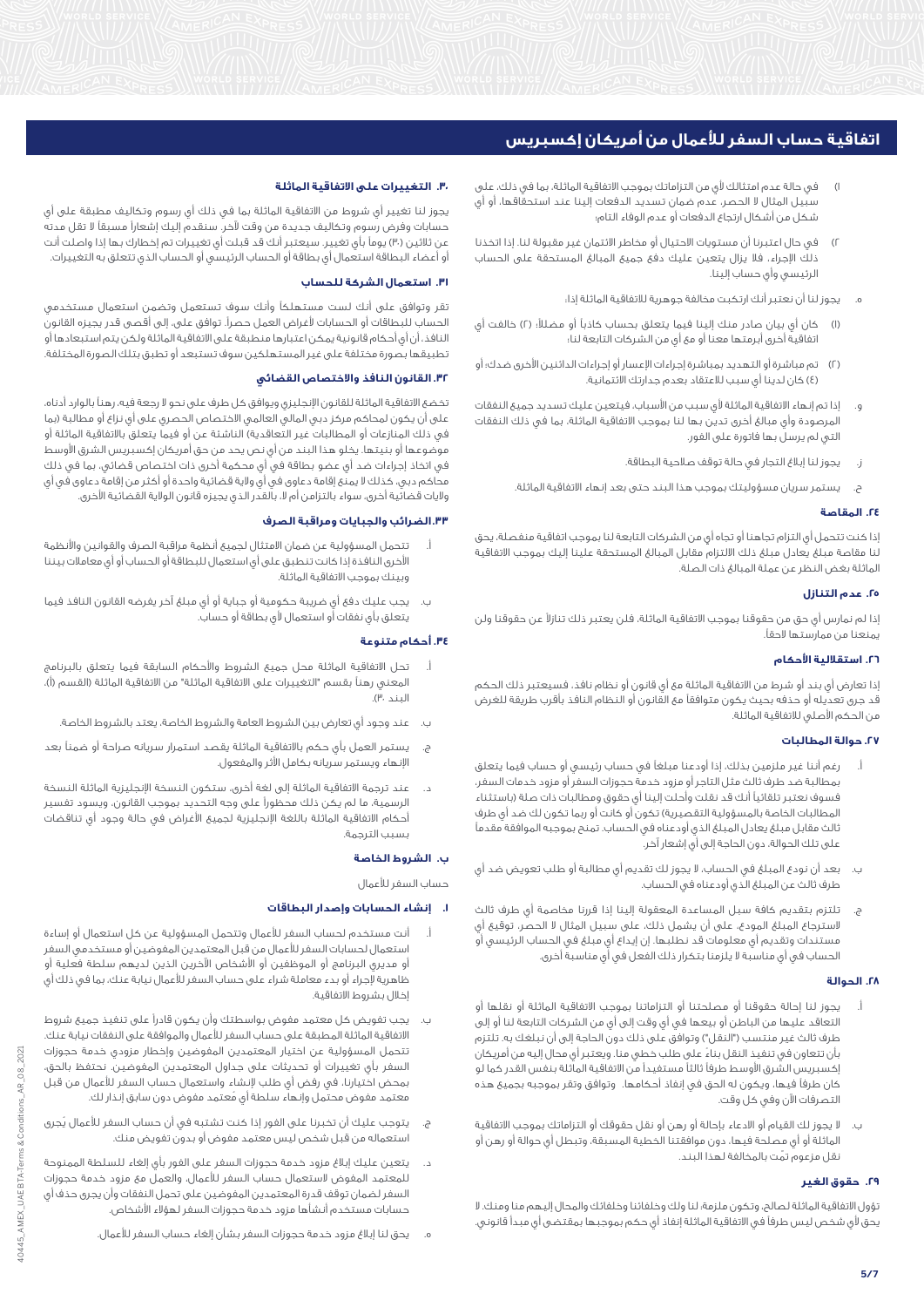## **.2 استعمال البطاقات والحسابات**

- أ. ال يجوز استعمال حسابات السفر لألعمال إال من قبل المعتمدين المفوضين لدفع تكاليف ترتيبات السفر المنفذة مع مزود خدمة حجوزات السفر لصالح مستخدمي خدمات السفر. يجب عدم تحمل أي نفقات على حساب السفر لألعمال مع أي وكيل سفر آخر أو شركة إدارة سفريات أو أي مزود آخر لخدمة حجوزات السفر بما في ذلك أي موقع إلكتروني للحجز يقبل بطاقات أمريكان إكسبريس. إذا تم تحمل هذه النفقات، فستبقى مسؤوالً عن النفقات، وفقاً لقسم "المسؤولية عن النفقات غير المصرح بها" من االتفاقية الماثلة (القسم (أ)، البند اا).
- ب. نحتفظ بالحق في رفض أي طلب إلنشاء واستعمال حسابات السفر لألعمال، ورفض المعامالت مع مزود محتمل لخدمة حجوزات السفر ال يكون معتمداً لدينا للمشاركة في برنامج حساب السفر لألعمال. يكون اعتماد المزودين المحتملين لخدمة حجوزات السفر بمحض اختيارنا المطلق. سنتيح لكم قائمة بمزودي خدمة حجوزات السفر عند الطلب.
- ج. يتوجب عليك تقديم رقم حساب السفر لألعمال إلى مزود خدمة حجوزات السفر للدفع مقابل ترتيبات السفر.
- د. عندما يحجز معتمد مفوض ترتيبات السفر على حساب السفر لألعمال لدى مزود خدمة حجوزات السفر، تعتبر موافقاً على قيد المبلغ على حساب السفر لألعمال والتفويض بالنفقات.
- ه. تتضمن األمثلة عن الضوابط والتدابير والسمات المعقولة وفقاً لقسم "استعمال البطاقات والحسابات" من الاتفاقية الماثلة (القسم (أ)، البند ٢ (ج)) لمنع إساءة استعمال حسابات السفر لألعمال ورقابتها، على سبيل المثال ال الحصر:
- 1( قيام معتمد مفوض بتزويد مزود خدمة حجوزات السفر خطياً بقائمة محدثة لمستخدمي السفر الذين تم الموافقة على ترتيبات سفرهم للحجز على الحساب ضمن معايير محددة بوضوح، على أن يجوز تعديل القائمة فور تقديم إشعار بذلك إلى مزود خدمة حجوزات السفر؛
- 2( قيام معتمد مفوض بتزويد مزود خدمة حجوزات السفر بموافقة مسبقة محددة بوضوح على الحجز على حساب السفر لألعمال خطياً؛
- 3( ضمان أن يكون تقديم معرفات المستخدم وكلمات المرور ألدوات الحجز عبر اإلنترنت لترتيبات السفر بواسطة معتمد مفوض فقط لمستخدمي السفر الذين تم الموافقة على ترتيبات السفر الخاصة بهم أو التي تم الموافقة عليها مسبقاً من قبل معتمد مفوض للحجز على حساب السفر لألعمال الذي يتم الوصول إليه عن طريق معرف المستخدم وكلمة المرور المذكورة وأن يتم تعيين المعايير الفنية الستخدام معرفات المستخدم وكلمات المرور المذكورة بطريقة تضمن إمكانية حجز ترتيبات السفر التي تم الموافقة عليها أو التي تم الموافقة عليها مسبقاً من قبل معتمد مفوض حصراً على حساب السفر لألعمال المذكور؛
- 4( توفير جداول محدثة بالمعتمدين المفوضين إلى مزودي خدمة حجوزات السفر والتي يجوز تعديلها فور إرسال إشعار إلى مزود خدمة حجوزات السفر؛
	- 5( وضع حدود ألقصى مبلغ للمعاملة؛
- 6( استخدام أي خدمة عبر اإلنترنت نوفرها لمراقبة استعمال الحساب وإدارة البرنامج؛ و
- 7( اتخاذ الترتيبات الالزمة للحذف الفوري ألي حسابات مستخدم للمعتمدين المفوضين السابقين يكون قد تم إنشاؤها بمعرفة مزود خدمة حجوزات السفر أو بمعرفتك لغرض استعمال حساب السفر لألعمال إلجراء الحجوزات، بمجرد إلغاء الحق في تحمل النفقات على حساب السفر لألعمال.
	- و. ال يجوز استعمال حساب السفر لألعمال للحصول على األموال النقدية.

# **.3 الرسوم والنفقات األخرى**

- أ. يجوز أن نفرض عليك رسوماً على التأخر في السداد على أساس شهري وفقاً لجدول الرسوم والتكاليف طالما ظل رصيد (أرصدة) البطاقة مستحقاً دون الحاجة إلى تقديم أي إشعار مسبق آخر بالتخلف عن السداد.
- ب. يجوز أن نفرض عليك كامل تكاليفنا التي نتحملها فيما يتعلق بأي شيك ترسله إلينا أنت أو ممثلك وال يتم الوفاء بكامل قيمته وفيما يتعلق بأي إحالة ألي مبلغ مستحق على أي حساب سفر للأعمال إلى جهة تحصيل خارجية (التي قد تكون شركة محاماة).

# **.4 الكشوف واالستفسارات**

سيتم تسجيلك تلقائياً في الخدمة عبر اإلنترنت. يتم تحديد شروط استخدام الخدمة عبر اإلنترنت في البند ١٣ من القسم (أ) من الاتفاقية الماثلة.

# **.5 الدفع**

يستحق الدفع خلال ثمانية وعشرين (٢٨) يوماً بعد أن نقدم أو نتيح لك الكشف ذي الصلة.

# **.6 عدم المسؤولية عن خدمات السفر**

لسنا وسيطاً لخدمات السفر وال منظمي الرحالت. ال نتحمل المسؤولية عن أداء أو عدم أداء خدمات السفر.

# **الجدول 1**

#### **التعريفات**

**"الحساب"** يعني الحساب الذي أصدرناه إليك أو إلى مستخدم الحساب (حسب الاقتضاء) لغرض تنفيذ وتسجيل وتتبع النفقات المنفذة باستخدام هذه البطاقة بما في ذلك حساب السفر لألعمال من أمريكان إكسبريس.

**"حد الحساب"** يعني الحد المطبق على الحساب الرئيسي أو إجمالي جميع الحسابات أو مجموعة فرعية من حساباتنا، وهو الحد األقصى للمبلغ الذي يمكن أن يكون مستحقاً في أي وقت على الحساب الرئيسي و/أو هذه الحسابات.

**"مستخدم الحساب"** يعني أي شخص مفوض منك وفقاً لشروط االتفاقية الماثلة لتحمل نفقات على الحساب.

**"الشركة التابعة"** تعني أي كيان يسيطر على الطرف المعني، بما في ذلك تابعيه أو يخضع لسيطرته أو يخضع لسيطرة مشتركة معه.

**"الاتفاقية"** تعني الشروط العامة الواردة في القسم (أ) والتي تنطبق على جميع البرامج التي تشترك فيها ("الشروط العامة")، والشروط الخاصة الواردة في القسم (ب) والتي تنطبق على البرنامج (البرامج) الخاص الذي تشترك فيه ("الشروط الخاصة")، وأية نماذج طلب تقوم بتعبئتها لأي برنامج، والبطاقة وحساب المشتريات للشركات فقط)، وشروط وأحكام التأمين (إن كانت منطبقة) وأي شروط أخرى نبلغك بها من وقت لآخر.

**"سعر الصرف من أمريكان إكسبريس"** يرد تعريفه في القسم )أ(، البند .14

**"نماذج الطلب"** تعني نموذج (نماذج) طلب الاشتراك في البرنامج وأي نماذج طلب أخرى قد نقدمها من وقت آلخر.

**"المُ عتمد المفوض"** يعني كل شخص وارد اسمه في جدول المعتمدين المفوضين باعتباره مفوضاً بالموافقة على المعامالت على حساب السفر لألعمال لك ويتضمن أي شخص مفوض منك للموافقة على المعامالت في حساب السفر لألعمال.

**"جدول المعتمدين المفوضين"** يعني جدول المعتمدين المفوضين الخطي الذي تقدمه إلى مزودي خدمة حجوزات السفر.

**"عملة الفاتورة"** تعني العملة التي تم إصدار البطاقة ذات الصلة بها.

**"حساب السفر للأعمال"** يعنى الحساب (الحسابات) الذي يتم إنشاؤه بموجب الحساب الرئيسي لغرض تنفيذ وتسجيل النفقات لبرنامج حساب السفر للأعمال من أمريكان إكسبريس.

**"البطاقة"** تعني بطاقة بالستيكية أو افتراضية أو أي جهاز أو إجراءات أخرى لالستعمال بما في ذلك البطاقات االفتراضية لحساب السفر لألعمال من أمريكان إكسبريس.

**"النفقات"** تعني جميع معامالت البطاقة والمبالغ األخرى المحملة على الحساب، عبر البطاقة أو غير ذلك بما في ذلك السلفة النقدية، وجميع رسوم البطاقة، ورسوم الحساب، بما في ذلك رسوم التجديد، ورسوم التأخر في السداد والتكاليف المرتبطة، وجميع التكاليف األخرى أو الرسوم أو التكاليف التي وافقت على أن تدفعها إلينا أو أن تكون مسؤوالً عنها بموجب االتفاقية الماثلة أو التي تكون مستحقة لنا بموجب شروط عضو البطاقة لبرنامج البطاقة المؤسسية.

**"رسوم على الرصيد المتبقي**" تعني المبلغ المنصوص عليه في جدول الرسوم والتكاليف والمستحق الدفع عليك.

<mark>"الرمز (الرموز)"</mark> يعني كل من رقم التعريف الشخصي ورمز (رموز) الهاتف وكلمة (كلمات) المرور على الإنترنت وأي رمز (رموز) أخرى يستخدم أيضاً للوصول إلى معلومات الحساب (بما في ذلك أدوات حساب @Work وConnect BTA).

**"االتصاالت"** تعني الكشوف، ورسائل الخدمة، واإلشعارات )التي تشمل التغييرات على االتفاقية الماثلة)، والإفصاحات، وتنبيهات الحساب، والرسائل المهمة، والتغييرات على الاتفاقية الماثلة، والمرسلات الأخرى إليك أو مستخدمي الحساب فيما يتصل بأي برنامج (برامج) تشترك فيه.

**"الشروط العامة"** يرد تعريفها في تعريف "االتفاقية" في الجدول الماثل.

**"السلع المشتراة لغرض إعادة بيعها"** يرد تعريفها في القسم (أ)، البند ٢.

**"الحساب الرئيسي"** يعني حساب التحكم الذي أنشأناه والذي بموجبه سنصدر البطاقات والحسابات لتسجيل التزامات الدفع عليك والتزاماتنا تجاه بعضنا البعض بموجب االتفاقية الماثلة، بما في ذلك على سبيل المثال ال الحصر التزامك بدفع النفقات. يختلف الحساب الرئيسي عن الحسابات وال يمكن استخدامه لدفع ثمن السلع والخدمات لدى التاجر.

**"التاجر"** يعني شركة أو منشأة أو مؤسسة أخرى تقبل إما جميع البطاقات كوسيلة للدفع مقابل السلع و/أو الخدمات أو على األقل نوعاً واحداً من البطاقات للمعامالت التجارية.